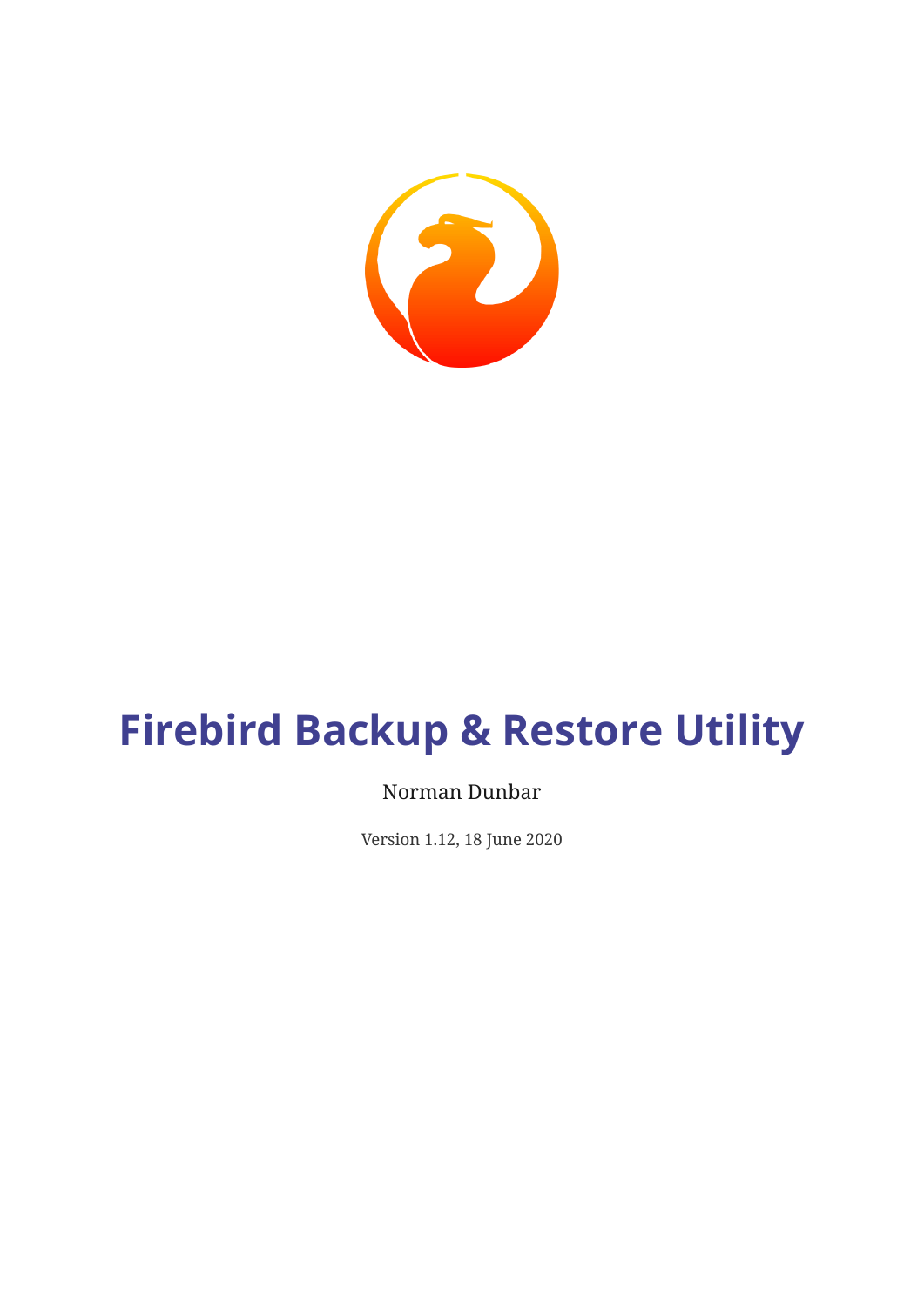# **Table of Contents**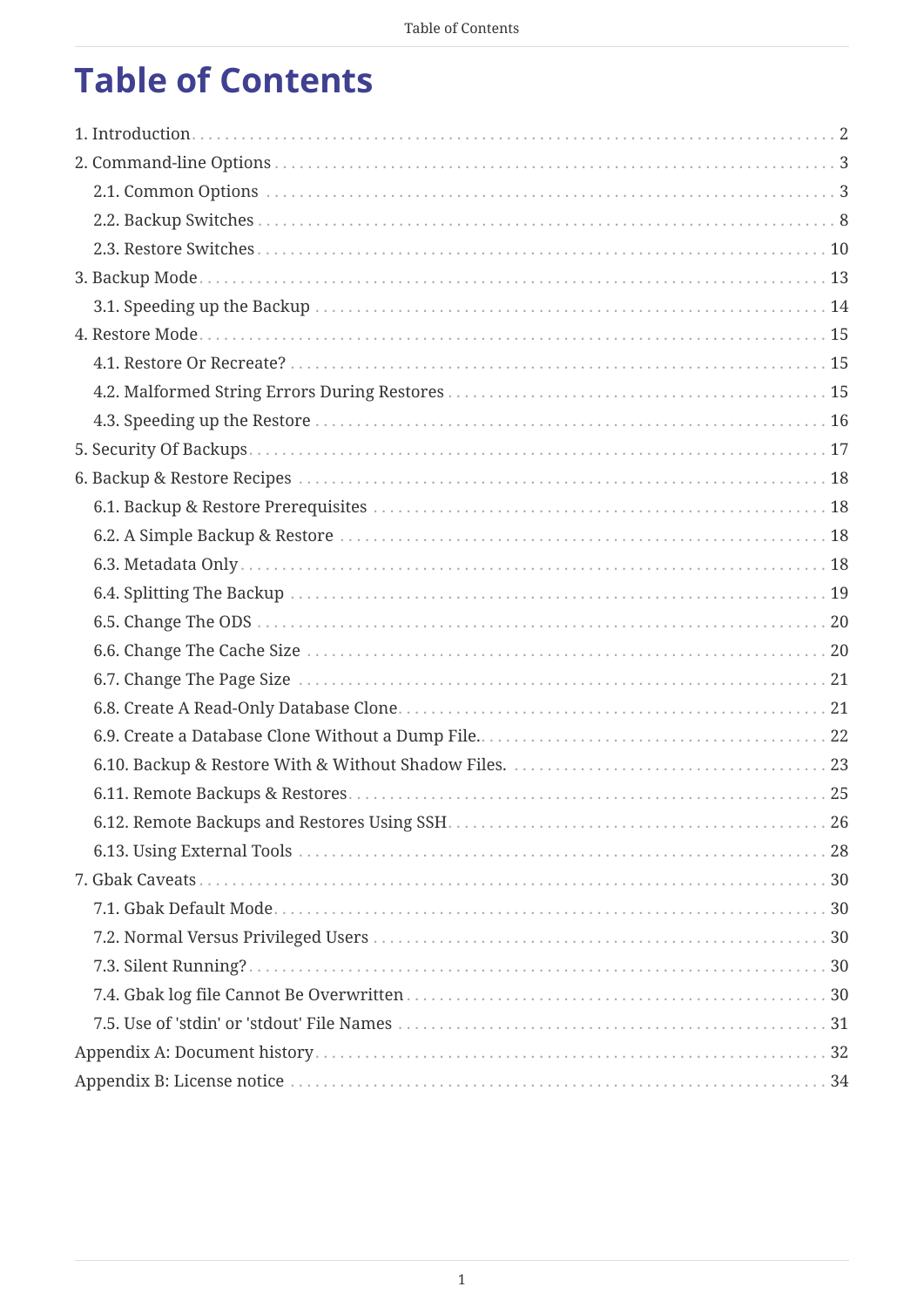# <span id="page-2-0"></span>**Chapter 1. Introduction**

Gbak is one of the database backup and restore utilities supplied with Firebird. In Firebird 1.5 it is the only supplied utility of this kind while Firebird 2.x also has the nbackup utility which is described in another document.

In this manual, we will discuss:

- Command-line options for gbak.
- gbak commands and their parameters.
- Running gbak in backup or restore modes.
- Some caveats, gotchas and foibles of gbak.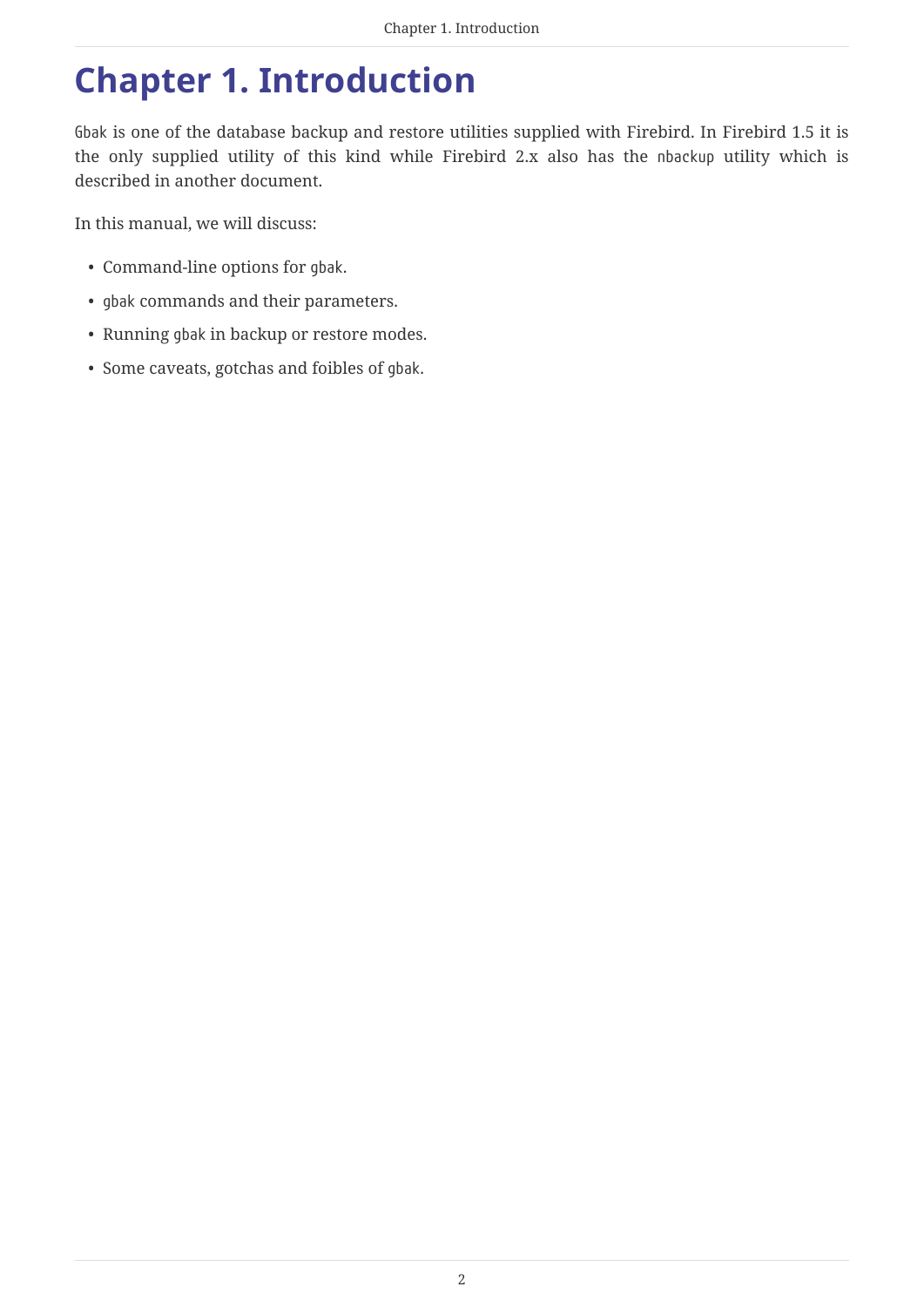# <span id="page-3-0"></span>**Chapter 2. Command-line Options**

# <span id="page-3-1"></span>**2.1. Common Options**

When running gbak in backup or restore mode, there are a number of options which apply to either mode. These are:

**-?**

This switch displays the command line options and switches. It replaces the old method in which you had to supply an invalid switch (see -help below) in order to see the list of valid ones.



Firebird 2.5 onwards.

#### **-FE[TCH\_PASSWORD] <password file name> | stdin | /dev/tty**

This switch causes the password for the appropriate user to be read from a file as opposed to being specified on the command line. The file name supplied is *not* in quotes and must be readable by the user running gbak. If the file name is specified as stdin, then the user will be prompted for a password. On POSIX systems, the file name /dev/tty will also result in a prompt for the password.



**Film** Firebird 2.5 onwards.

#### **-M[ETA\_DATA]**

This switch causes your data to be ignored and not backed up or restored. In a backup, only the database meta data are backed up. When used in a restore, any data in the dump file will not be restored. This switch can be used when creating database clones which are required to contain only the tables, indices etc but none of the data.

#### **-PAS[SWORD] <password>**

Supplies the password for the username specified above. This need not be supplied if ISC\_PASSWORD environment variable exists and has the correct value.

#### **-RO[LE] <SQL role name>**

Allows the specification of the role to be used by the connecting user. Not of much practical use and is not normally used in practice.

#### **-U[SER] <username>**

Allows the username of the SYSDBA or database owner user to be specified if the database is to be backed up, or, in the case of a restore (with the -c[reate] switch specified), any valid username can be specified. This need not be supplied if ISC\_USER environment variable exists and has a correct value for the username.

Databases can only be backed up by SYSDBA or the database owner. A restore can also be carried out by SYSDBA or the database owner, however, if the -c(reate) switch is used, *any* validated username can create a new database from a backup file.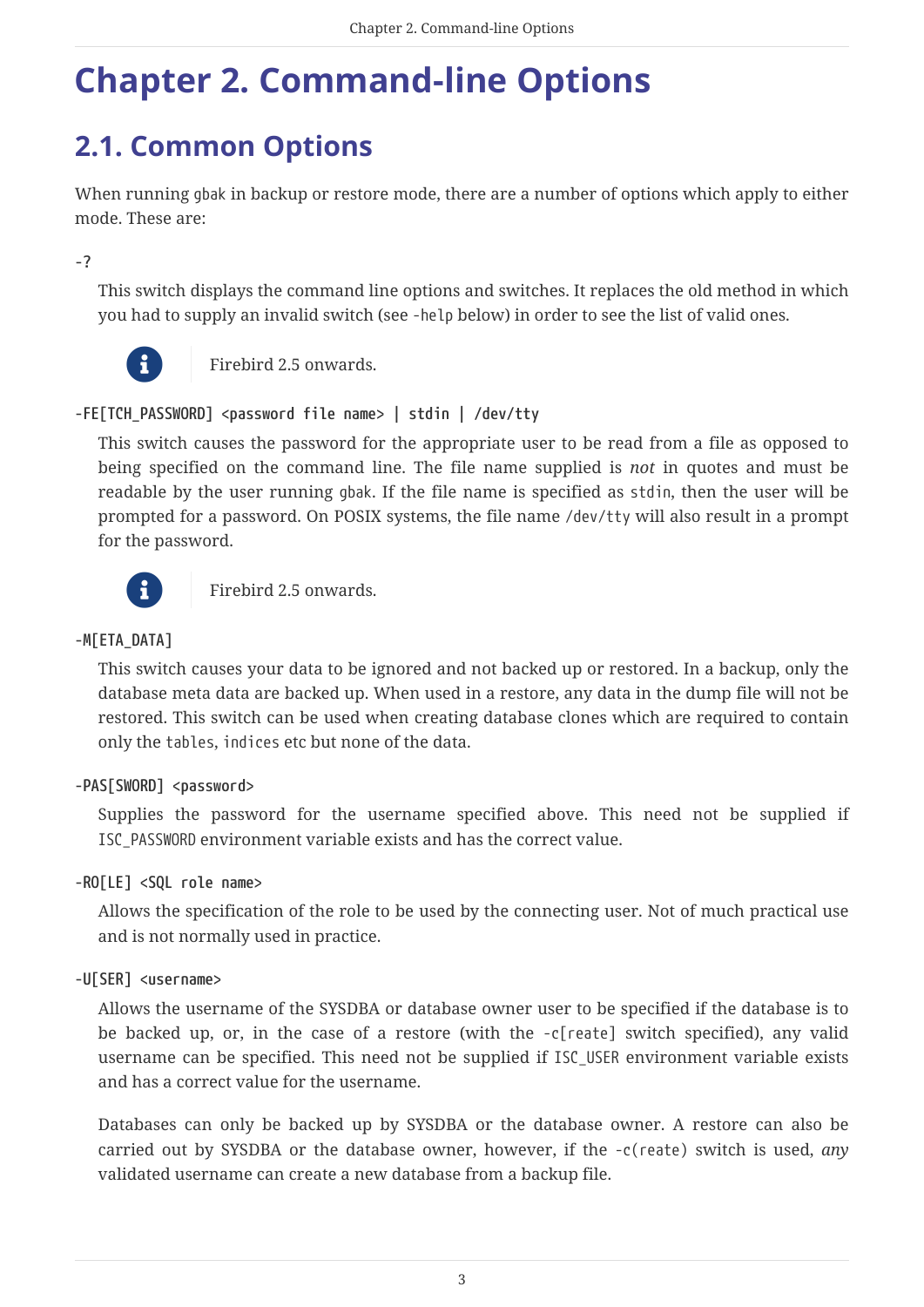#### **-V[ERIFY]**

Normally gbak operates quietly with no information written to the display. This switch reverses that situation and causes lots of information to be displayed. The default is to display the output to the screen, but you can redirect the output to a log file using the -y switch.

#### **-Y <filename> or the text "suppress"**

Used in conjunction with the -v[erify] switch to redirect status messages to a file or device, rather than the screen, or to suppress them altogether.

If -y suppress is used, then no information will be written to screen regardless of whether -v[erify] is specified.

If a filename is given *and* the -v[erify] switch is specified, the file will be written to record progress, errors etc.



All known documentation on this switch mentions that the text should be "suppress\_output" rather than "suppress". This is an error in the documentation as the source code for gbak shows that the switch must be "suppress".

The log file must not exist. If it does, the backup or recovery operation will fail:



tux> rm employee.log tux> gbak -backup employee.fdb employee.fbk -y employee.log -v tux> ls -l employee.log -rw-r--r-- 1 firebird firebird 21610 2010-08-04 10:22 employee.log tux> gbak -backup employee.fdb employee.fbk -y employee.log -v

#### **-Z**

This option displays some information about the version of gbak being used, and optionally, a database. To obtain the version of gbak only, run the command as follows:

gbak:cannot open status and error output file employee.log

```
tux> gbak -z
gbak:gbak version LI-V2.5.0.26074 Firebird 2.5
gbak: ERROR:requires both input and output filenames
gbak:Exiting before completion due to errors
tux> echo $?
1
```
This displays the current version of gbak, and after displaying a couple of error messages, exits with an error code of 1 as shown above by the echo command. This method does not attempt to backup any databases and does not require a username and password to be defined or supplied.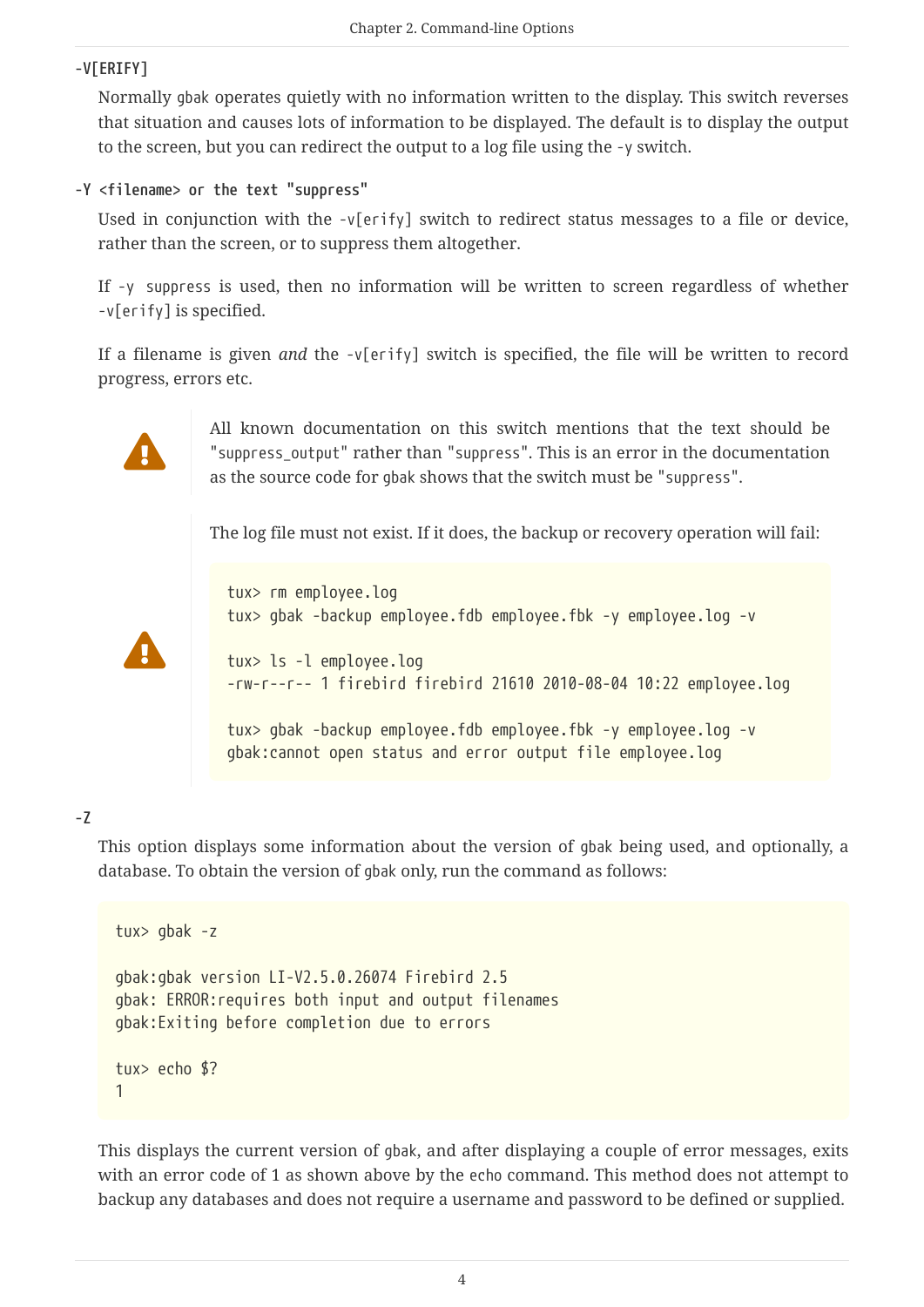If you wish to display the version number of the gbak utility and also details of database, you must supply a valid database name *and* backup filename, as follows:

```
tux> gbak -z employee employee.fbk -user sysdba -password secret
gbak:gbak version LI-V2.1.3.18185 Firebird 2.1
gbak: Version(s) for database employee
Firebird/linux (access method),version LI-V2.1.3.18185 Firebird 2.1
Firebird/linux (remote server),version LI-V2.1.3.18185
Firebird 2.1/tcp (tux)/P11
Firebird/linux (remote interface), version LI-V2.1.3.18185
Firebird 2.1/tcp (tux)/P11
on disk structure version 11.1
tux> echo $?
0
```
You will note from the above that a valid username and password must be defined on the command line, or by the use of environment variables ISC\_USER and ISC\_PASSWORD. This version of the command will exit with a error code of zero.



This method of calling gbak *will* make a backup of the database. If your database is large, this can take some time to complete and the backup file specified *will* be overwritten if it already exists. Beware.



The output above has been slightly abbreviated to allow it to fit the page width for a pdf.

#### **-help**

Help is actually not a valid option, but can be used to display the following screen of information as output from gbak in Firebird 2.0: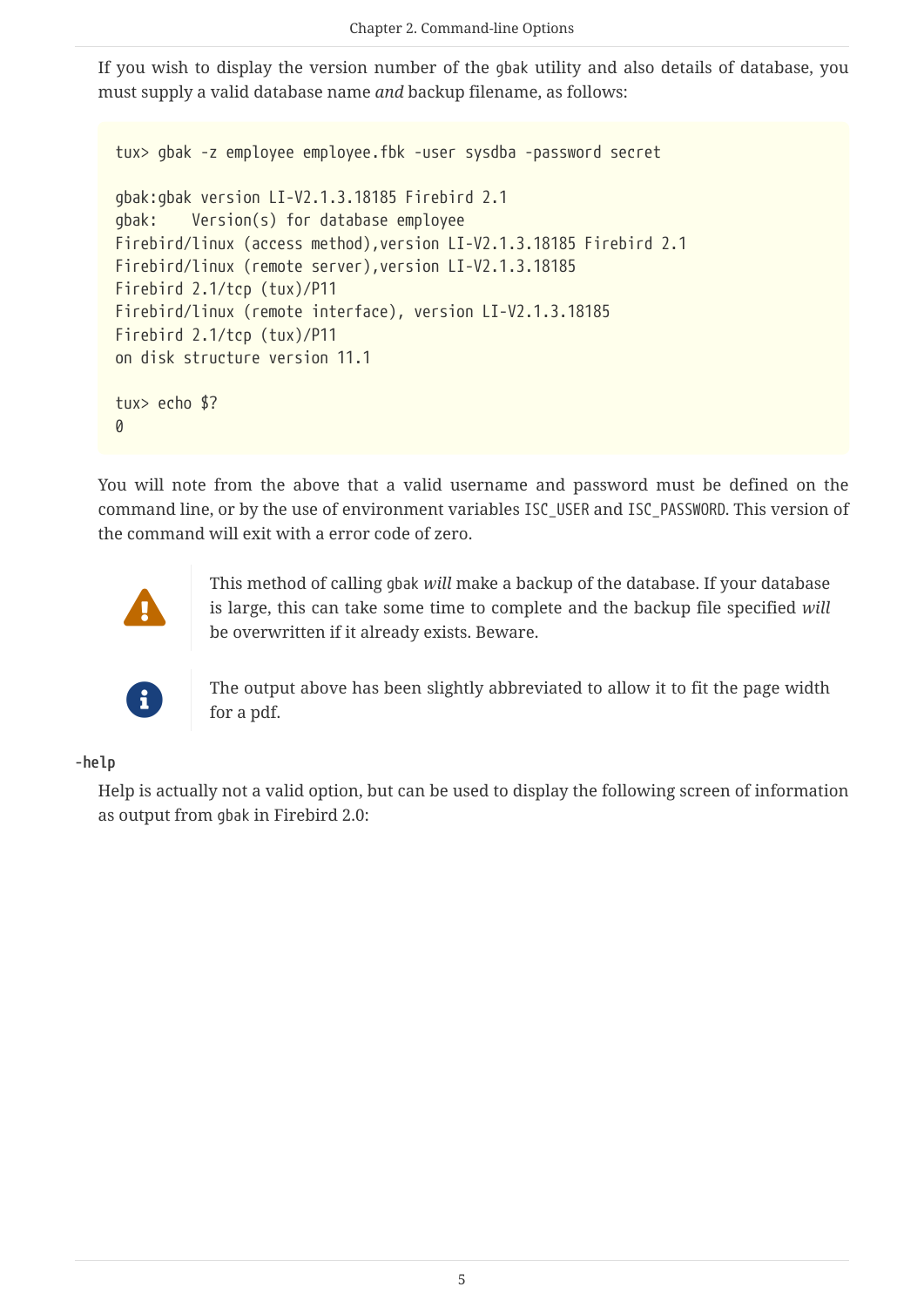| gbak: legal switches are: |                                                                                 |
|---------------------------|---------------------------------------------------------------------------------|
| -B[ACKUP_DATABASE]        | backup database to file                                                         |
| -BU[FFERS]                | override page buffers default                                                   |
| -C[REATE_DATABASE]        | create database from backup file                                                |
| $-CO[NVERT]$              | backup external files as tables                                                 |
| $-E[XPAND]$               | no data compression                                                             |
| $-FA[CTOR]$               | blocking factor                                                                 |
| -G[ARBAGE_COLLECT)        | inhibit garbage collection                                                      |
| -I[NACTIVE]               | deactivate indexes during restore                                               |
| $-IG[NORE]$               | ignore bad checksums                                                            |
| $-K[ILL]$                 | restore without creating shadows                                                |
| $-L[IMBO]$                | ignore transactions in limbo                                                    |
| -M[ETA_DATA]              | backup metadata only                                                            |
| -MO[DE] <access></access> | "read_only" or "read_write" access                                              |
| -N[O_VALIDITY]            | do not restore database validity conditions                                     |
| -NOD[BTRIGGERS]           | do not run database triggers                                                    |
| $-NT$                     | Non-Transportable backup file format                                            |
| $-0[NE_AT_A_TIME]$        | restore one table at a time                                                     |
| -OL[D_DESCRIPTIONS]       | save old style metadata descriptions                                            |
| $-P[AGE_SIZE]$            | override default page size                                                      |
| -PAS[SWORD]               | Firebird password                                                               |
| -R[ECREATE_DATABASE]      | [O[VERWRITE]] create (replace if O[VERWRITE] used)<br>database from backup file |
| -REP[LACE_DATABASE]       | replace database from backup file                                               |
| $-RO[LE]$                 | Firebird SQL role                                                               |
| -SE[RVICE]                | use services manager                                                            |
| -T[RANSPORTABLE]          | transportable backup -- data in XDR format                                      |
| -USE_[ALL_SPACE]          | do not reserve space for record versions                                        |
| -USER                     | Firebird user name                                                              |
| $-V[ERIFY]$               | report each action taken                                                        |
| -Y <path></path>          | redirect/suppress status message output                                         |
| $-Z$                      | print version number                                                            |



The explanation of the -m[eta\_data] switch implies that it is useful in a backup situation only. This is not the case as it can also be used on a restore.

From Firebird 2.5 onwards, there is a new -? switch to display the list of valid options. The output has slightly different layout and a couple of new options have been added: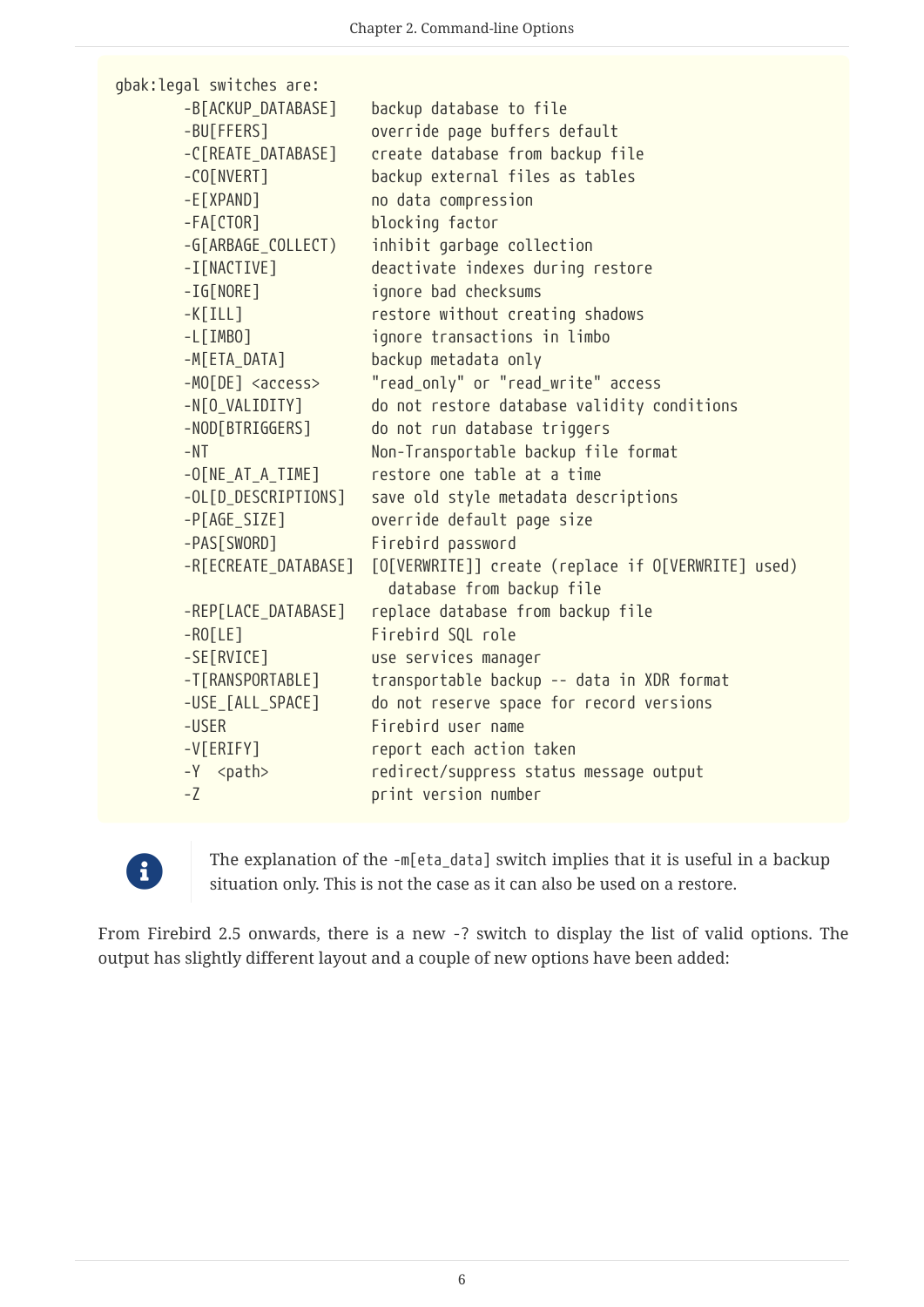|  | gbak: legal switches are:            |                                                                                                                        |  |  |  |  |
|--|--------------------------------------|------------------------------------------------------------------------------------------------------------------------|--|--|--|--|
|  | -B(ACKUP_DATABASE)                   | backup database to file                                                                                                |  |  |  |  |
|  | -C(REATE DATABASE)                   | create database from backup file (restore)<br>-R(ECREATE_DATABASE) [O(VERWRITE)] create (or replace if OVERWRITE used) |  |  |  |  |
|  |                                      | database from backup file (restore)                                                                                    |  |  |  |  |
|  | -REP(LACE_DATABASE)                  | replace database from backup file (restore)                                                                            |  |  |  |  |
|  |                                      |                                                                                                                        |  |  |  |  |
|  | gbak:backup options are:             |                                                                                                                        |  |  |  |  |
|  | $-CO(NVERT)$<br>$-E(XPAND)$          | backup external files as tables<br>no data compression                                                                 |  |  |  |  |
|  | $-FA(CTOR)$                          | blocking factor                                                                                                        |  |  |  |  |
|  | -G(ARBAGE_COLLECT)                   | inhibit garbage collection                                                                                             |  |  |  |  |
|  | $-IG(NORE)$                          | ignore bad checksums                                                                                                   |  |  |  |  |
|  | $-L(IMBO)$                           | ignore transactions in limbo                                                                                           |  |  |  |  |
|  | -NOD(BTRIGGERS)                      | do not run database triggers                                                                                           |  |  |  |  |
|  | $-NT$                                | Non-Transportable backup file format                                                                                   |  |  |  |  |
|  | -OL(D_DESCRIPTIONS)                  | save old style metadata descriptions                                                                                   |  |  |  |  |
|  | -T(RANSPORTABLE)                     | transportable backup -- data in XDR format                                                                             |  |  |  |  |
|  | gbak: restore options are:           |                                                                                                                        |  |  |  |  |
|  | -BU(FFERS)                           | override page buffers default                                                                                          |  |  |  |  |
|  | -FIX_FSS_D(ATA)                      | fix malformed UNICODE_FSS data                                                                                         |  |  |  |  |
|  | -FIX_FSS_M(ETADATA)                  | fix malformed UNICODE_FSS metadata                                                                                     |  |  |  |  |
|  | $-I(NACTIVE)$                        | deactivate indexes during restore                                                                                      |  |  |  |  |
|  | $-K(ILL)$                            | restore without creating shadows                                                                                       |  |  |  |  |
|  | $-MO(DE) access$                     | "read_only" or "read_write" access                                                                                     |  |  |  |  |
|  | -N(O_VALIDITY)                       | do not restore database validity conditions                                                                            |  |  |  |  |
|  | $-0(NE_A T_A_THE)$                   | restore one table at a time                                                                                            |  |  |  |  |
|  | $-P(AGE_SIZE)$                       | override default page size                                                                                             |  |  |  |  |
|  | -USE_(ALL_SPACE)                     | do not reserve space for record versions                                                                               |  |  |  |  |
|  | gbak: general options are:           |                                                                                                                        |  |  |  |  |
|  | -FE(TCH PASSWORD)                    | fetch password from file                                                                                               |  |  |  |  |
|  | $-M(ETA DATA)$                       | backup or restore metadata only                                                                                        |  |  |  |  |
|  | -PAS(SWORD)                          | Firebird password                                                                                                      |  |  |  |  |
|  | $-RO(LE)$                            | Firebird SQL role                                                                                                      |  |  |  |  |
|  | -SE(RVICE)                           | use services manager                                                                                                   |  |  |  |  |
|  | -USER                                | Firebird user name                                                                                                     |  |  |  |  |
|  | $-V(ERIFY)$                          | report each action taken                                                                                               |  |  |  |  |
|  | -Y <path><br/><math>-Z</math></path> | redirect/suppress status message output                                                                                |  |  |  |  |
|  |                                      | print version number                                                                                                   |  |  |  |  |

The parentheses shown in the above indicates how much of the switch name you need to use in order to avoid ambiguity. Once you have specified the absolute minimum — the part before the opening '[' — you can use as much of what follows as you wish. For example, to use the -b[ackup\_database] switch the minimum you must supply on the command line is -b but anything between -b and -backup\_database will be accepted.

Using the -help switch like this, or any other invalid switch, will cause gbak to exit with an error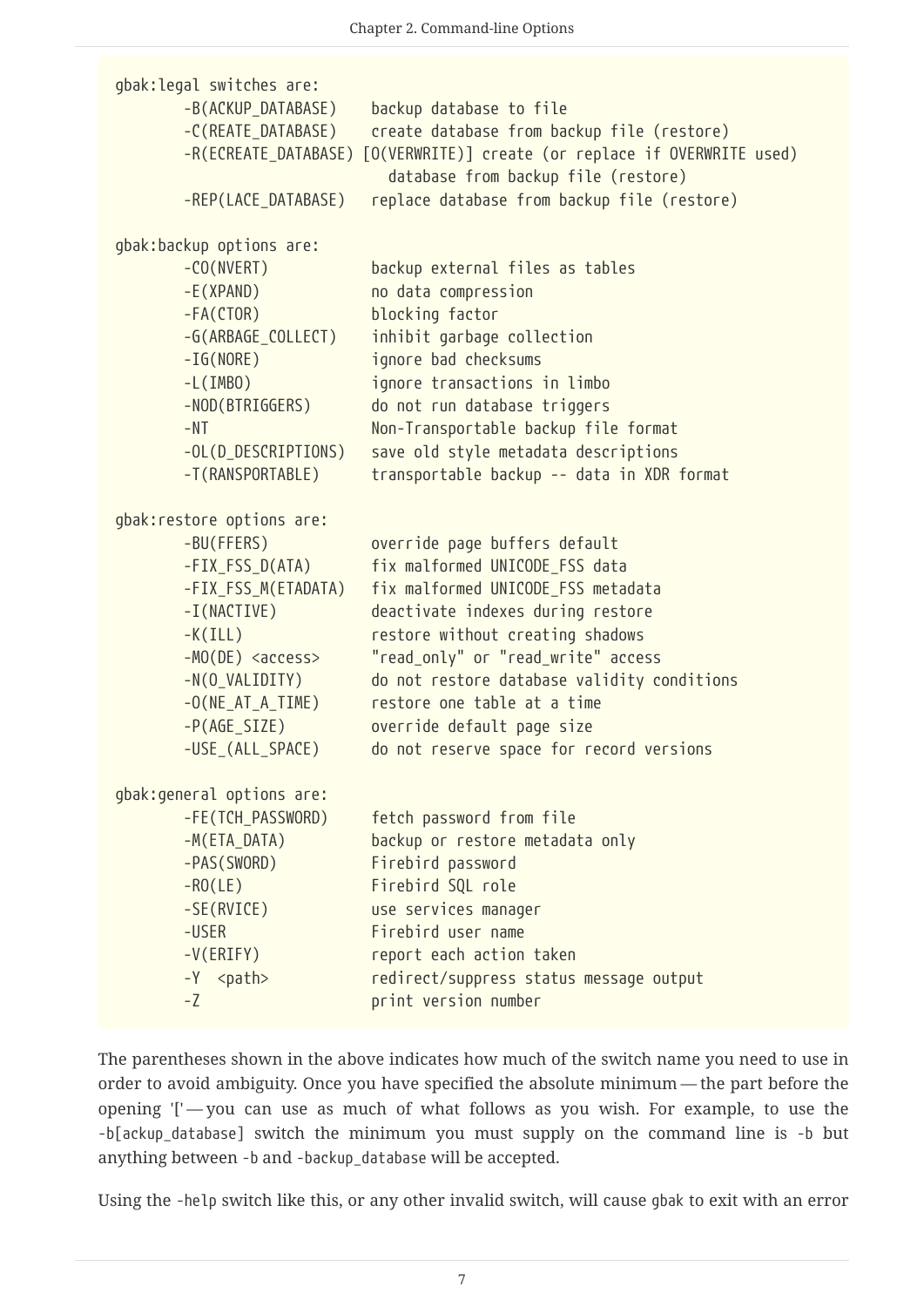code of 1 on Linux and Windows.

### <span id="page-8-0"></span>**2.2. Backup Switches**



When running gbak, if the *first* filename is a database name, or database alias then gbak will default to taking a backup of the database in transportable format. The backup file will be named as per the second file name supplied on the command line.



You may, if you wish, send the output to standard output rather than a backup file. In this case, you must specify stdout as the dump file name. This is not really of much use, unless you wish to pipe the dump through a tool to modify it in some way. You can pipe the output directly to a gbak restore operation to clone a database without needing an intermediate dump file. An example is given later in this manual.

When carrying out a backup of a database, the following switches, in addition to the common ones above, will be of use:

#### **-B[ACKUP\_DATABASE]**

This switch is used whenever you wish to take a backup of a database.

#### **-CO[NVERT]**

This switch causes any tables, defined as external, to be backed up as if they were normal (nonexternal) tables. When this dump file is used to restore a database, the tables that were external in the original database will no longer be external.

#### **-E[XPAND]**

Normally, gbak will compress the output file. This switch prevents that compression from taking place.

#### **-FA[CTOR] <block size>**

If backing up to a physical tape device, this switch lets you specify the tape's blocking factor.

#### **-G[ARBAGE\_COLLECT]**

The use of this switch prevents Firebird's garbage collection from taking place while gbak is running. Normally gbak connects to the database as any other connection would and garbage collection runs normally. Using this switch prevents garbage collection from running during the course of the backup. This can help speed up the backup.

#### **-IG[NORE]**

This switch causes gbak to ignore bad checksums in the database. This can be used to attempt to backup a database that failed due to checksum errors. There is no guarantee that the data will be usable though, so it is best to take other precautions to preserve your data.

#### **-L[IMBO]**

If you have a two-phase transaction (across two different databases) that failed because a server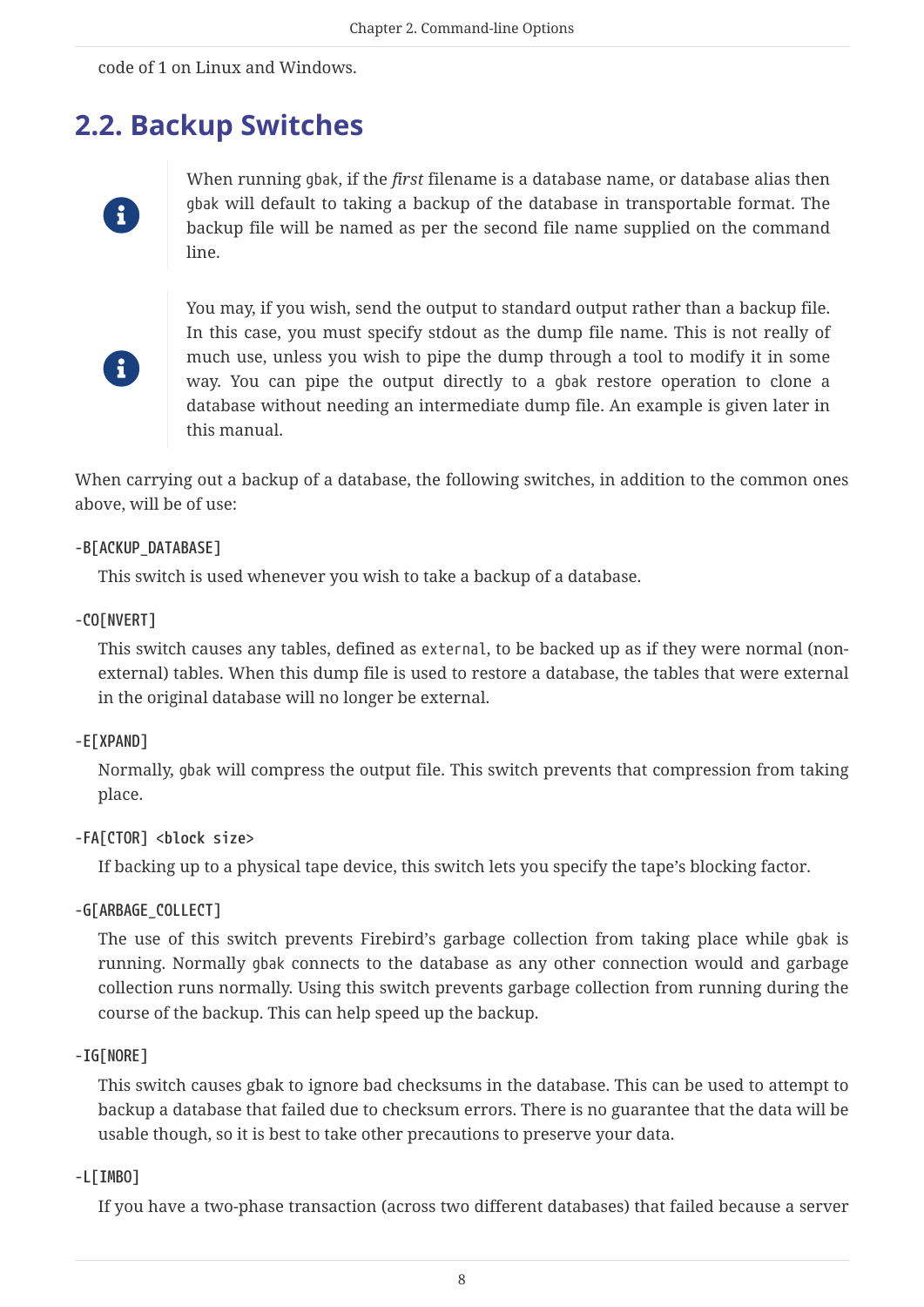died before the commit, but after the changes were made, you have a limbo transaction. This switch forces the backup to ignore data from such broken transactions. It should not be used for normal backups and only used, like the -ig[nore] switch to attempt to recover from a failure.

#### **-M[ETA\_DATA]**

See above.

#### **-NT**

This switch turns off the -t[ransportable] switch (which is on by default) and causes the dump file to be created using platform dependent formats. If you use this switch to create a backup then you can only restore the backup on a similar platform. You cannot, for example, take a dump file from Linux over to a Windows server.

#### **-OL[D\_DESCRIPTIONS]**

This switch is unlikely to be used. It has been deprecated. Its purpose is to force the backup to be made using the older InterBase versions' format of meta data descriptions.

**-PAS[SWORD] <password>**

See above.

```
-RO[LE] <role name>
```
See above.

#### **-SE[RVICE] <servicename>**

This switch causes gbak to backup a remote database via the service manager. This causes the backup file to be created on the remote server, so the path format and filename must be valid on the remote server. The servicename is currently always the text service\_mgr.



You can use this option to connect to a locally hosted database as well. If you do, taking a backup using this option can run quicker than accessing the database directly. See the section below on speeding up backups.

#### **-T[RANSPORTABLE]**

The default dump file format is transportable. Transportable backup files are written in a format known as *external data representation* (XDR) format and it is this format which allows a dump taken on a server of one type to be successfully restored on a server of another type.

#### **-USER <username>**

See above.

#### **-V[ERIFY]**

See above.

```
-Y <full name of log file> or the text "suppress"
```
See above.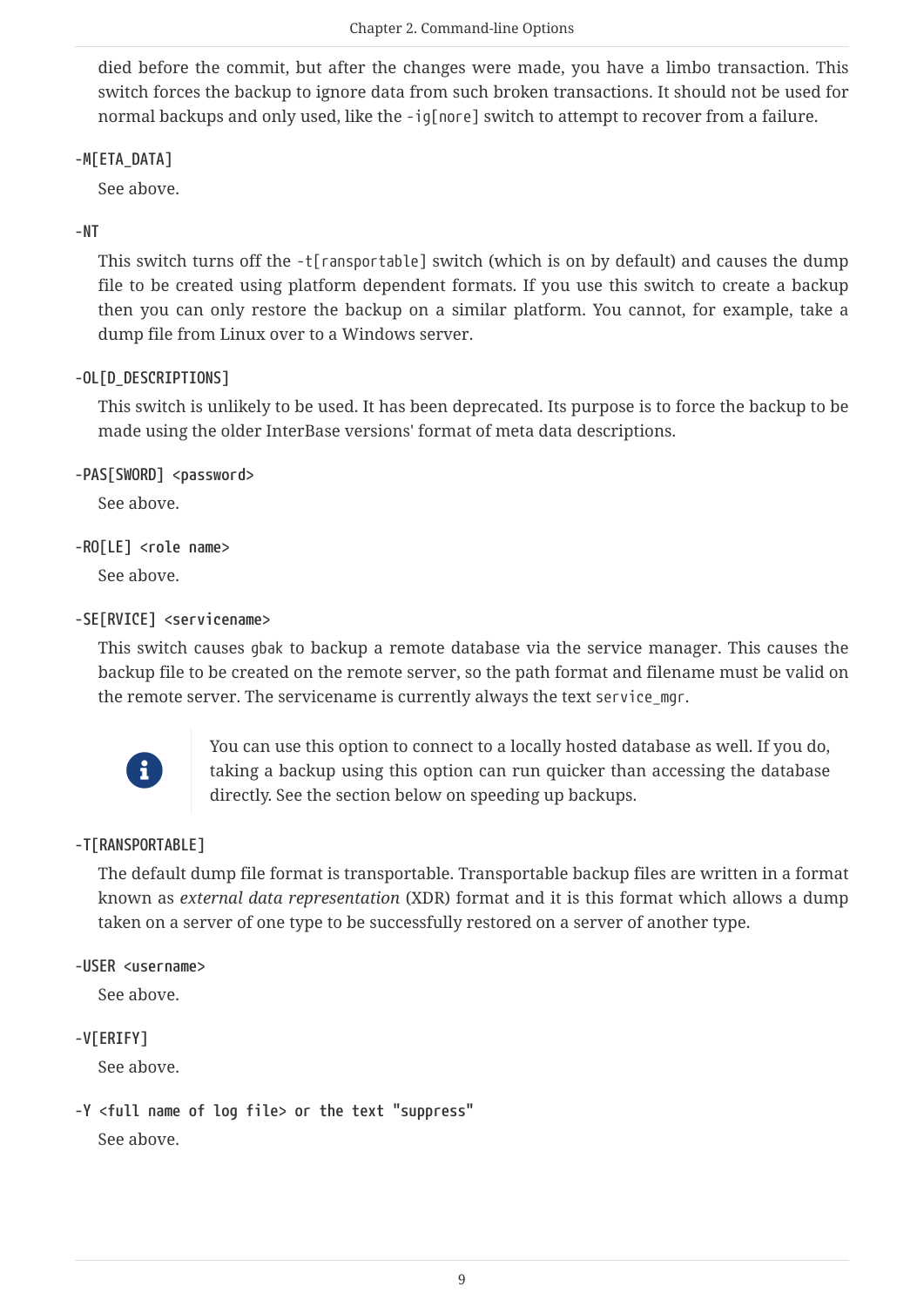### <span id="page-10-0"></span>**2.3. Restore Switches**

i.

When running a gbak command, if the *first* filename is a database backup file name then gbak will default to running a recovery of the database provided that you specify one of -c[create database], -rep[lace\_database] or -r[ecreate\_database] in order to make your intentions clear. The database will be restored to whatever file name is specified as the second file name on the command line.



You may, if you wish, read the dump data directly from standard input rather than a backup file. In this case, you must specify stdin as the dump file name. You could pipe a gbak dump operation directly to a gbak restore operation to clone a database without needing an intermediate dump file. An example is given later in this manual.

When carrying out a restore or replacement of a database, the following switches, in addition to the common ones above, will be of use:

#### **-BU[FFERS] <number of buffers>**

This switch sets the default database cache size (in number of database pages) for the database being restored. If a database is being overwritten then this setting will overwrite the previous setting for the cache size.

#### **-C[REATE\_DATABASE]**

This switch causes a new database to be created from the backup file. The database file must not exist or the restore will fail. Either this switch or -rep[lace database] or -r[ecreate database] must be specified.

#### **-FIX\_FSS\_D[ATA]**

This switch forces gbak to fix malformed UNICODE\_FSS character data during a restore.

This switch, and the following one, should not be required under normal circumstances. However, if a restore operation fails with a "malformed string" error, the message output from gbak will refer the user to one or both of these switches to fix the malformed UNICODE\_FSS data or meta data as appropriate.



Firebird 2.5 onwards.

#### **-FIX\_FSS\_M[ETADATA]**

This switch forces gbak to fix malformed UNICODE\_FSS metadata during a restore.

This switch, and the preceding one, should not be required under normal circumstances. However, if a restore operation fails with a "malformed string" error, the message output from gbak will refer the user to one or both of these switches to fix the malformed UNICODE\_FSS data or meta data as appropriate.



Firebird 2.5 onwards.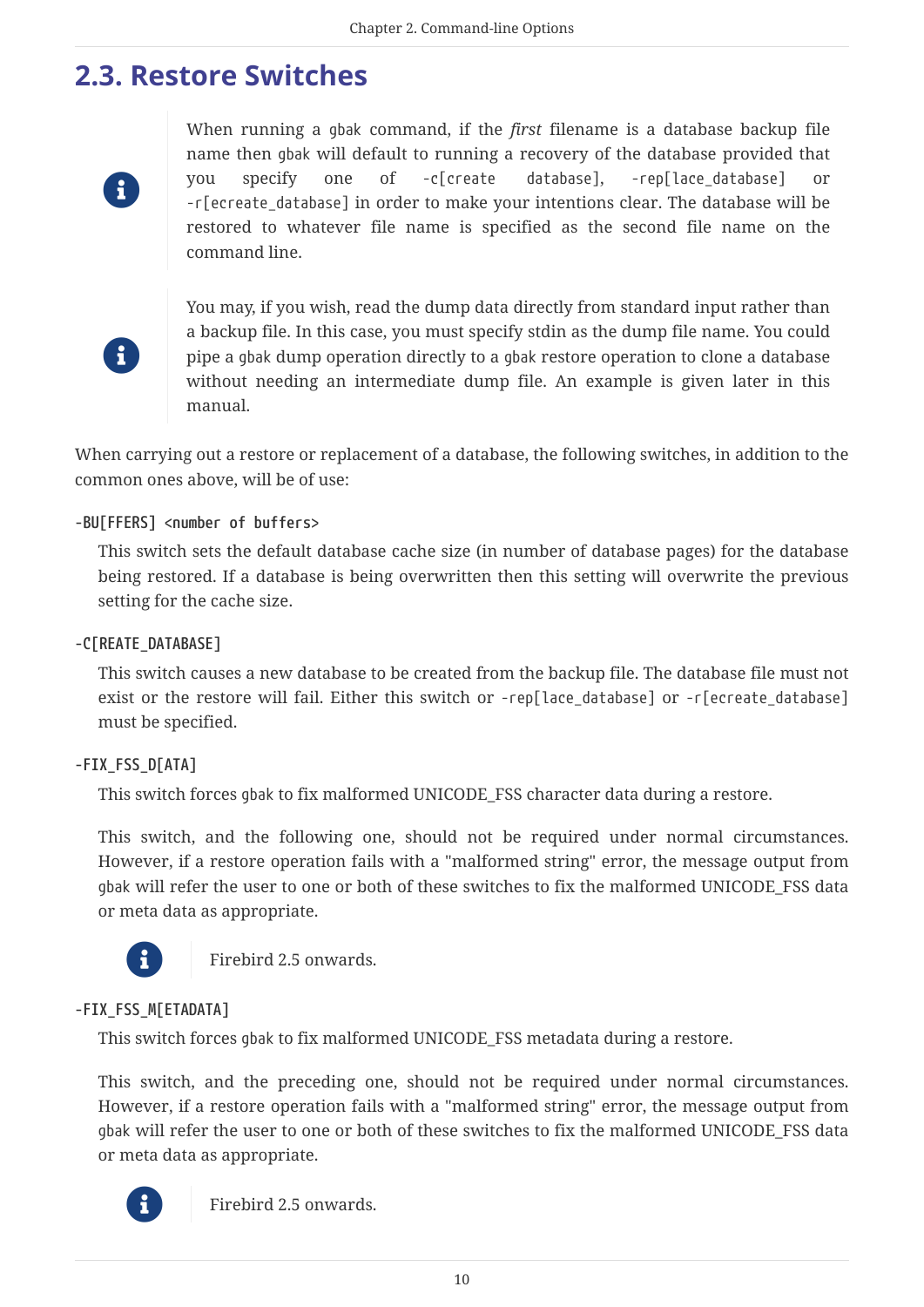#### **-I[NACTIVE]**

This switch can be used to restore a database when a previous restore attempt failed due to index errors. All indexes in the restored database will be inactive.

#### **-K[ILL]**

This switch restores the database but doesn't recreate any shadow files that existed previously.

#### **-M[ETA\_DATA]**

See above.

#### **-MO[DE] <access>**

This switch allows the database being restored to be set to the given access mode when opened. By default, the mode is taken from the database that was dumped.

#### **-N[O\_VALIDITY]**

This switch is similar to the -i[nactive] switch above, except, it disabled all *check* constraints in the restored database.

#### **-NOD[BTRIGGERS]**

New switch from Firebird 2.1 which prevents the *database triggers* from firing on a restore. Database triggers are a new feature in Firebird 2.0 onwards and are different from *table triggers* which will continue to fire.

#### **-O[NE\_AT\_A\_TIME]**

This switch causes the restore to restore one table at a time. This can be useful when a previous restore failed due to data errors. Normally, a restore takes place in a single transaction with a single commit at the end of the restore. If the restore is interrupted for any reason, an empty database is the end result. Using the -o[ne\_at\_a\_time] option uses a transaction for each table and commits after each table has been restored.

#### **-P[AGE\_SIZE] <new page size>**

Use this switch to change the default database page size. By default, the database is restored using a page size the same as the one that was in use when the database was dumped.

#### **-PAS[SWORD] <password>**

See above.

#### **-R[ECREATE\_DATABASE] [O[VERWRITE]]**

New from Firebird 2.x. Create (or replace if o[verwrite] is used) the named database from the backup file. The database filename should not already exist or an error will occur. This is not the case if the o[verwrite] option is also used.

This is a new switch and is deliberately abbreviated to -r to try to prevent unsuspecting DBAs from overwriting an existing database thinking that the -r was abbreviated from -restore. Now, it takes special effort to manage this especially as -restore was never actually a valid switch; -r was in fact an abbreviation of -replace\_database and it did this by *first* deleting the existing database file and *then* recreating it from the backup.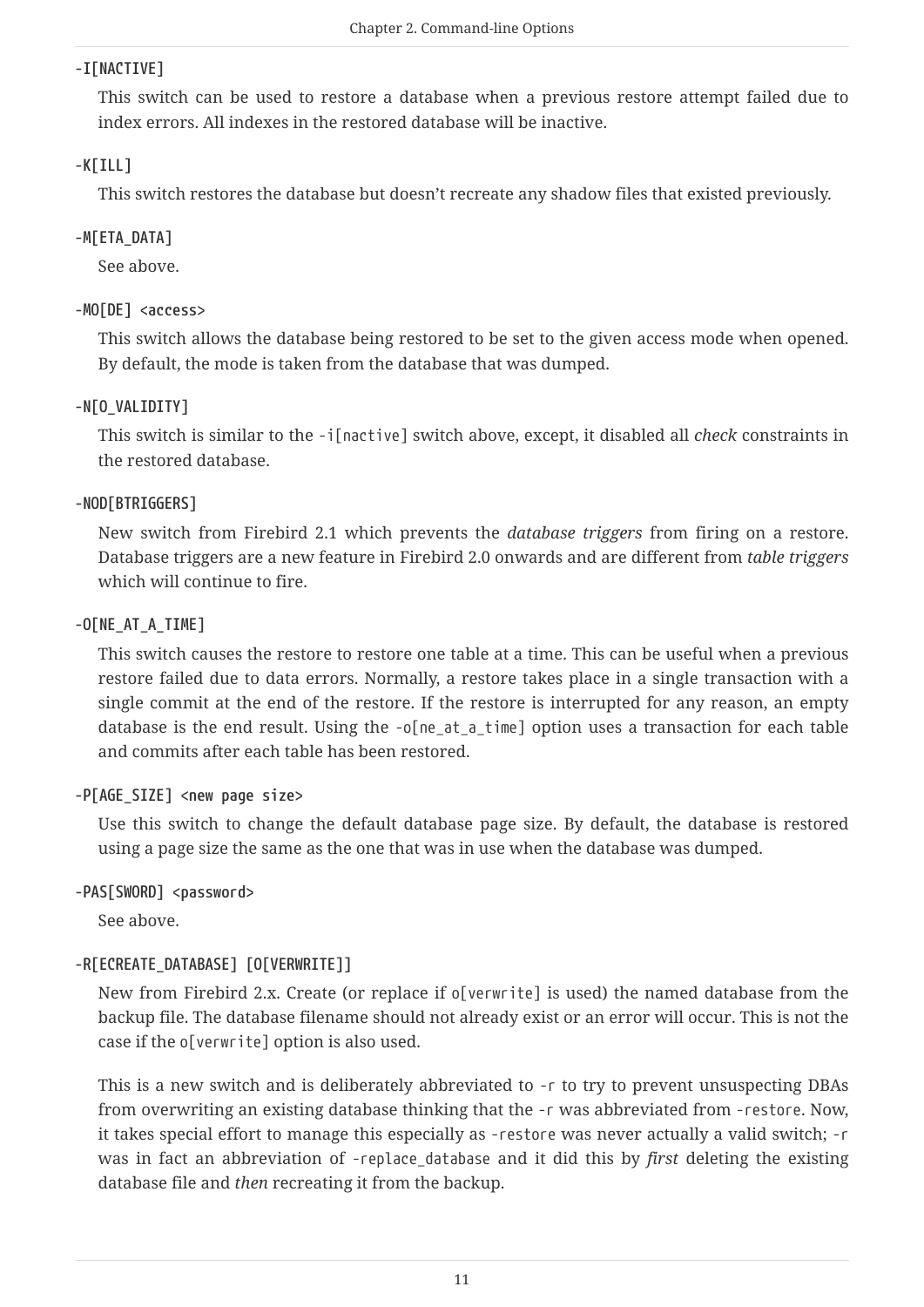Using -r[ecreate\_database] o[verwrite] is effectively the same as using -rep[lace\_database].

#### **-REP[LACE\_DATABASE]**

Replace database from backup file. This switch used to be abbreviated to -r in previous (to Firebird 2.x) versions. This switch will be removed in a version of Firebird later than 2.1.3 (where it still exists). You are advised to use the -r[ecreate\_database] o[verwrite] switch instead.

#### **-SE[RVICE] <servicename>**

Use the services manager on a remote database to restore a remote database. The servicename is currently always the text service mgr.



You can use this option to connect to a locally hosted database as well. If you do, restoring a backup using this option can run quicker than accessing the database directly. See the section below on speeding up restores.

#### **-USE\_[ALL\_SPACE]**

This switch forces the restore to use 100% of each database page and thus not leave any room for changes. If you omit this switch, some space will be kept free for subsequent changes. Using this switch is likely to be only of practical use where the database is created and used in readonly mode and no updates to existing data are required.



Once a database has been restored with this option specified, *all* database pages will be filled to 100% and no free space will be left for updates. Use of this switch set a flag in the database header page to signal that *all* pages are to be filled to 100% — this applies to any new pages created after the restore.

You can override this setting, using qfix -use full | reserve database\_name where full uses 100% of each page and reserve reserves some space for subsequent updates. See the gfix manual for more details.

## **-USER <username>**

See above.

#### **-V[ERIFY]**

See above.

**-Y <name of log file>** See above.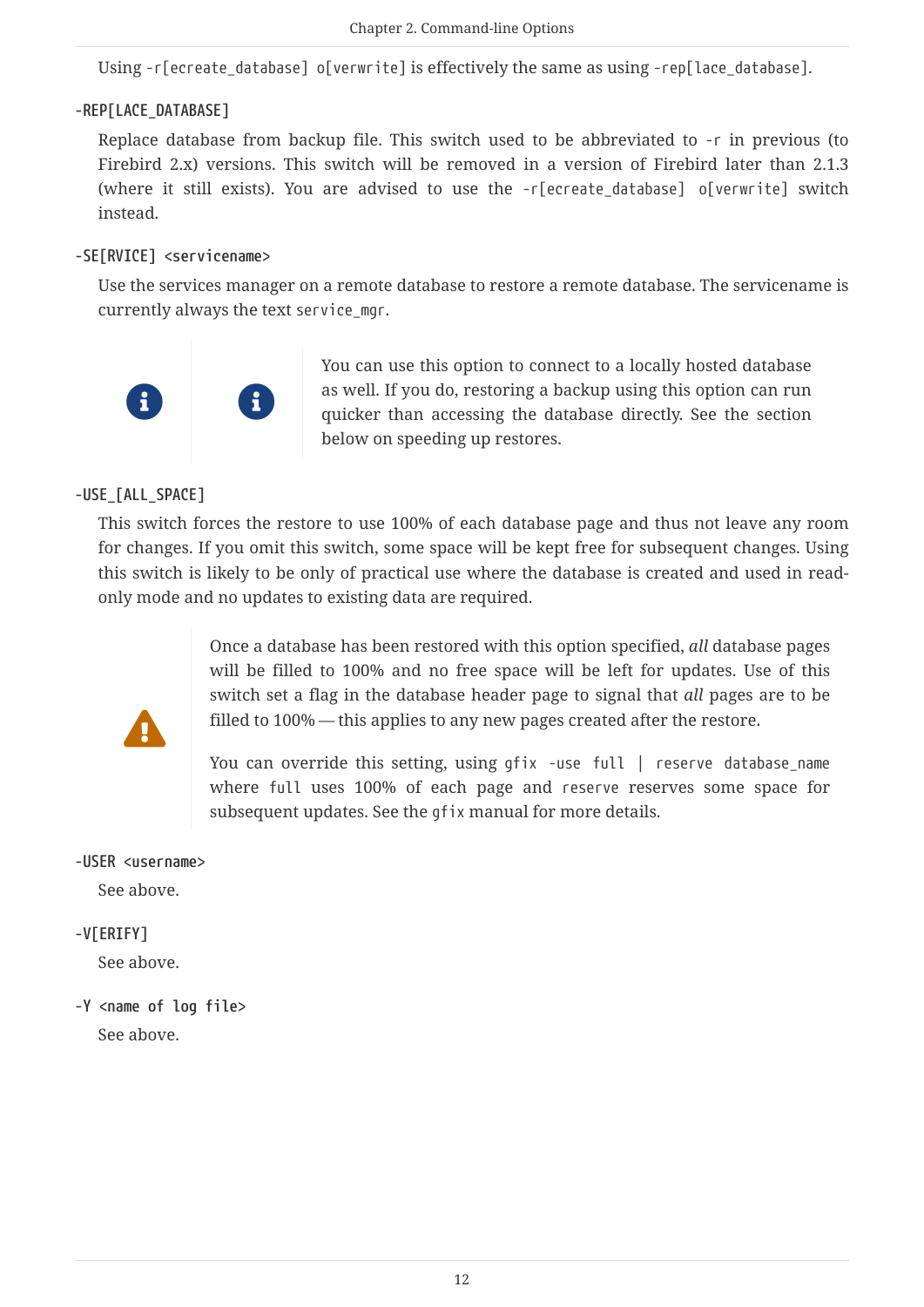# <span id="page-13-0"></span>**Chapter 3. Backup Mode**

Before you consider using other tools to take a backup of your Firebird database, make sure that you know what the tools do and how a running database will be affected by them. For example, if you use *Winzip* to create a compressed copy of a database and you do it when users are accessing the system, the chances of a successful restore of that database are slim. You must either always use the gbak or nbackup tools which know how the database works, or, use gfix to shut the database down completely before you even attempt to backup the database file(s).

Gbak creates a consistent backup of the database by starting a transaction that spans the backup period. When the backup is complete, the transaction is ended and this means that the backup process can be run while users are working in the database. However, any transactions started after the backup process begins will not have any of the changed data written to the backup file. The backup will represent a copy of the entire database at the moment the backup began.

The dump file created by a default gbak backup is cross platform (transportable) so a backup taken on a Windows server can be used to recreate the same database on a Linux server, or on any other platform supported by Firebird. This is not true of the copies of your database taken (while the database was closed!) with tools such as *Winzip* etc. Those copies should only ever be used to restore a database on the same platform as the one copied.



Always backup the database with the version of gbak supplied with the running database server.

And one final thought on backups, regardless of the fact that the backup finished with no errors, exited with an error code of zero and all appears to be well, how do you actually know that the backup file created is usable? The short answer is, you don't. Whenever you have a valuable database — and they all should be — you are strongly advised to take your backup files and use them to create a test restore of a database either on the same server or even better, on a different one. Only by doing this can you be certain of a successful backup.

The following example shows a backup being taken on a server named *linux* and used to create a clone of the database on another Linux server named *tux* to make sure that all was well. First of all, the backup on *linux*:

```
linux> gbak -backup -verify -y backup.log employee employee.fbk
linux> gzip -9 employee.fbk
```
Note that the above gbak command can be written as follows, leaving out the -b[ackup] switch as gbak defaults to running a backup when no other suitable switches are specified:

linux> gbak -verify -y backup.log employee employee.fbk

Then, on the *tux* server:

 $\mathbf{i}$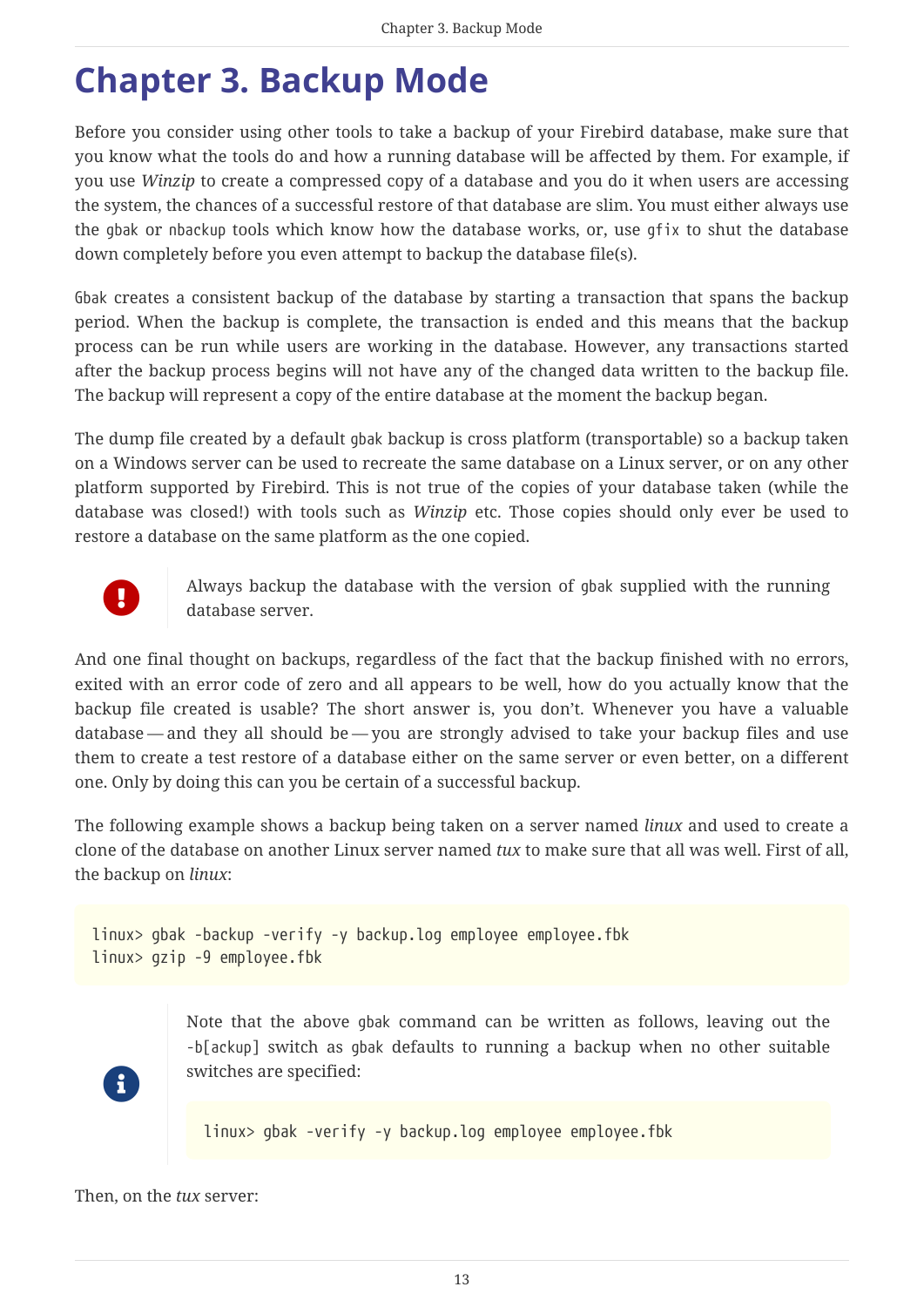```
tux> scp norman@linux:employee.fbk.gz ./
Using keyboard-interactive authentication.
Password:
employee.fbk.gz | 19 kB | 19.3 kB/s | ETA: 00:00:00 | 100%
tux> gunzip employee.fbk.gz
tux> gbak -replace -verify -y restore.log employee.fbk employee.restore.test
```
At this point, the restore has worked and has overwritten the previous database known as employee.restore.test.

The actual location of the database for the database employee.restore.test is defined in the aliases.conf file in /opt/firebird on the server. In this test, it resolves to /opt/firebird/databases/employee.restore.fdb.

For further proof of reliability, the application may be tested against this clone of the live database to ensure all is well.

# <span id="page-14-0"></span>**3.1. Speeding up the Backup**

There are a couple of tricks you can use to speed up the backup. The first is to prevent the garbage collection from being carried out while the backup is running. Garbage collection clears out old record versions that are no longer required and this is usually covered by a sweep — manual or automatic — or by a full table scan of any affected table. As gbak accesses all the rows in the tables being backed up, it too will trigger the garbage collection and, if there have been a large number of updates, can slow down the backup. To prevent garbage collection during the backup, use the -g[arbage\_collect] option.

tux> gbak -backup -garbage\_collect employee /backups/employee.fbk

The second option is to backup the database using the -se[rvice] option. Although this is used to perform remote backups, it can be used locally as well. Using this option can help speed up your backups. It simply avoids the data being copied over the TCP network which can slow down the actions of the backup.

```
tux> gbak -backup -service tux:service_mgr employee /backups/employee.fbk
```
The example above backs up the employee database, on the tux server, "remotely" using the service manager. The tux server is, of course, where the command is running, so it isn't really running remotely at all.

You can, of course, combine the -q[arbage\_collect] and -se[rvice] options.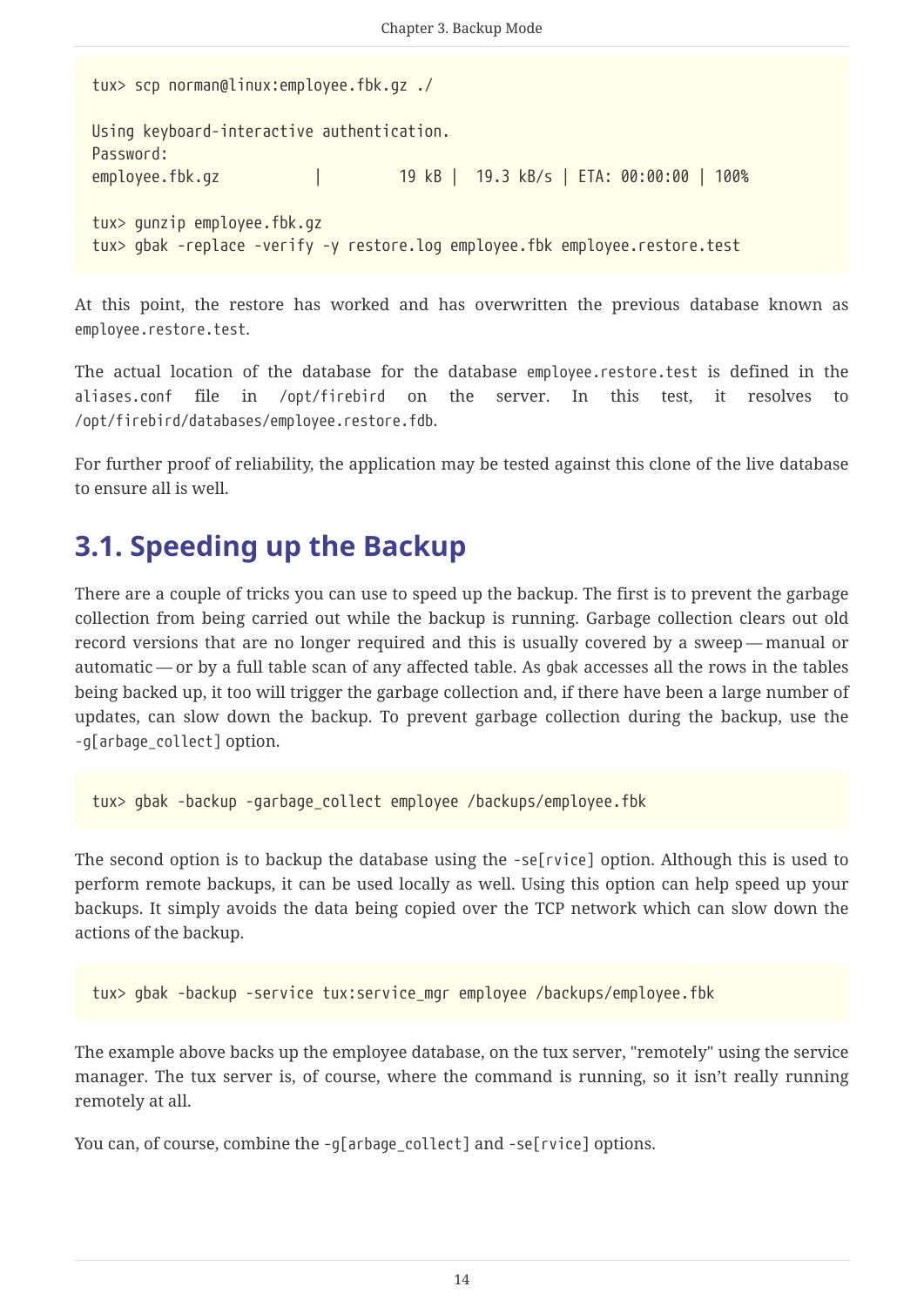# <span id="page-15-0"></span>**Chapter 4. Restore Mode**

Backups taken with the gbak application from one version of Firebird — or InterBase — can be used by later versions of Firebird to restore the database, however, while this may result in an upgrade to the On Disc Structure (ODS) for the database in question, the SQL Dialect will never be changed. If you backup an InterBase dialect 1 database and then use the dump file to recreate it under Firebird 2.1, for example, the ODS will be updated to 11.1 but the SQL Dialect will remain as 1.



Always restore the database with the version of gbak supplied with the database server you wish to run the (new) database under. However, gbak from Firebird 2.1 can be used to restore a database onto any version of Firebird.

You can, if you wish, change the SQL Dialect using gfix.

Under normal circumstances, restoring a database takes place as a single transaction. If the restore is successful, a commit at the end makes the data permanent, if not, the database will be empty at the end.

The restore option -o[ne\_at\_a\_time] will use a transaction for each table and if the table is restored with no errors, a commit is executed rendering that table permanent regardless of what happens with subsequent tables.

## <span id="page-15-1"></span>**4.1. Restore Or Recreate?**

Should a database be restored or replaced? Restoring a database is the process by which you take the existing file and delete prior to replacing it on disc with a backup copy. Gbak does this when you specify the -r[ecreate\_database] o[verwrite] switch or the -rep[lace\_database] switch. What is the difference?

If a database exists on disc and you ask gbak to restore it using one of the two switches above, you might corrupt the database especially if the database is in use and has not been shut down using gfix. In addition, if you have only partially completed the restore of a database, and some users decide to see if they can login, the database may well be corrupted.

Finally, if the restore process discovers that the dump file is corrupt, the restore will fail and your previously working database will be gone forever.

It can be seen that restoring a database can be a fraught experience.

For security, always recreate the database with a new name — a clone — and update the aliases.conf to reflect the new name. This way, your users will always refer to the database by the alias regardless of the actual filename on the server.

## <span id="page-15-2"></span>**4.2. Malformed String Errors During Restores**

During a restore operation, most likely when restoring a backup taken using an older gbak version, it is possible to see failure messages, in gbak's output, indicating malformed Unicode strings. The reason that these may occur is as explained by Helen Borrie: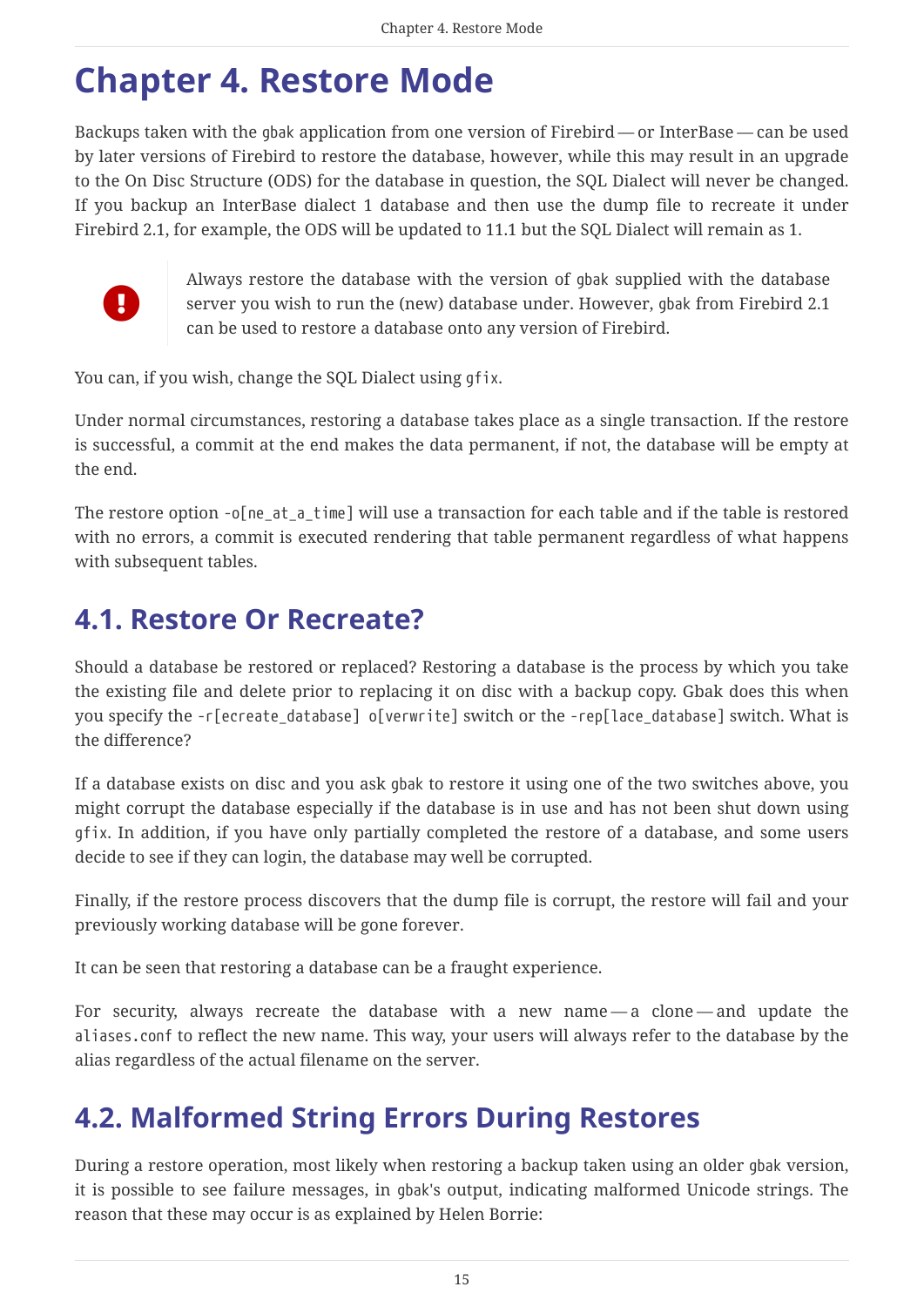The source text of stored procedures (and several other types of object, such as CHECK constraints) is stored in a blob, as is the "compiled" BLR code. When you restore a database, the BLR is not recreated: the same BLR is used until next time you recreate or alter the object.

Historically, the engine did not do the right thing regarding the transliteration of strings embedded in the source and the BLR. In v.2.1 and 2.5 a lot of work was done to address the international language issues, as you probably know. A side effect of this was that everything that was read from data and meta data became subject to "well-formedness" checks. Hence, on restoring, those previously stored source and BLR objects are throwing "malformed string" errors when gbak tries to read and write the data in these system table records. This very old bug affects user blobs, too, if they have been stored using character set NONE and the client is configured to read a specified character set to which the stored data could not be transliterated.

In v.2.1 there were scripts in ../misc that you could run to repair the meta data blobs and also use as a template for repairing the similar errors in blobs in your user data. The repair switches were added to the gbak restore code in v.2.5 to do the same corrections to meta data and data, respectively, during the process of restoring a database for upgrade.

## <span id="page-16-0"></span>**4.3. Speeding up the Restore**

The restoration of a database, from a backup, can be made to execute quicker if the -se[rvice] option is used. Although this is used to perform remote restores, it can be used locally as well. It simply avoids the data being copied over the TCP network which can slow down the actions of the restore.

tux> gbak -replace -service tux:service mgr /backups/employee.fbk employee

The example above backs up the employee database, on the tux server, "remotely" using the service manager. The tux server is, of course, where the command is running, so it isn't really running remotely at all.

You can, of course, combine the -q[arbage\_collect]and -se[rvice]options.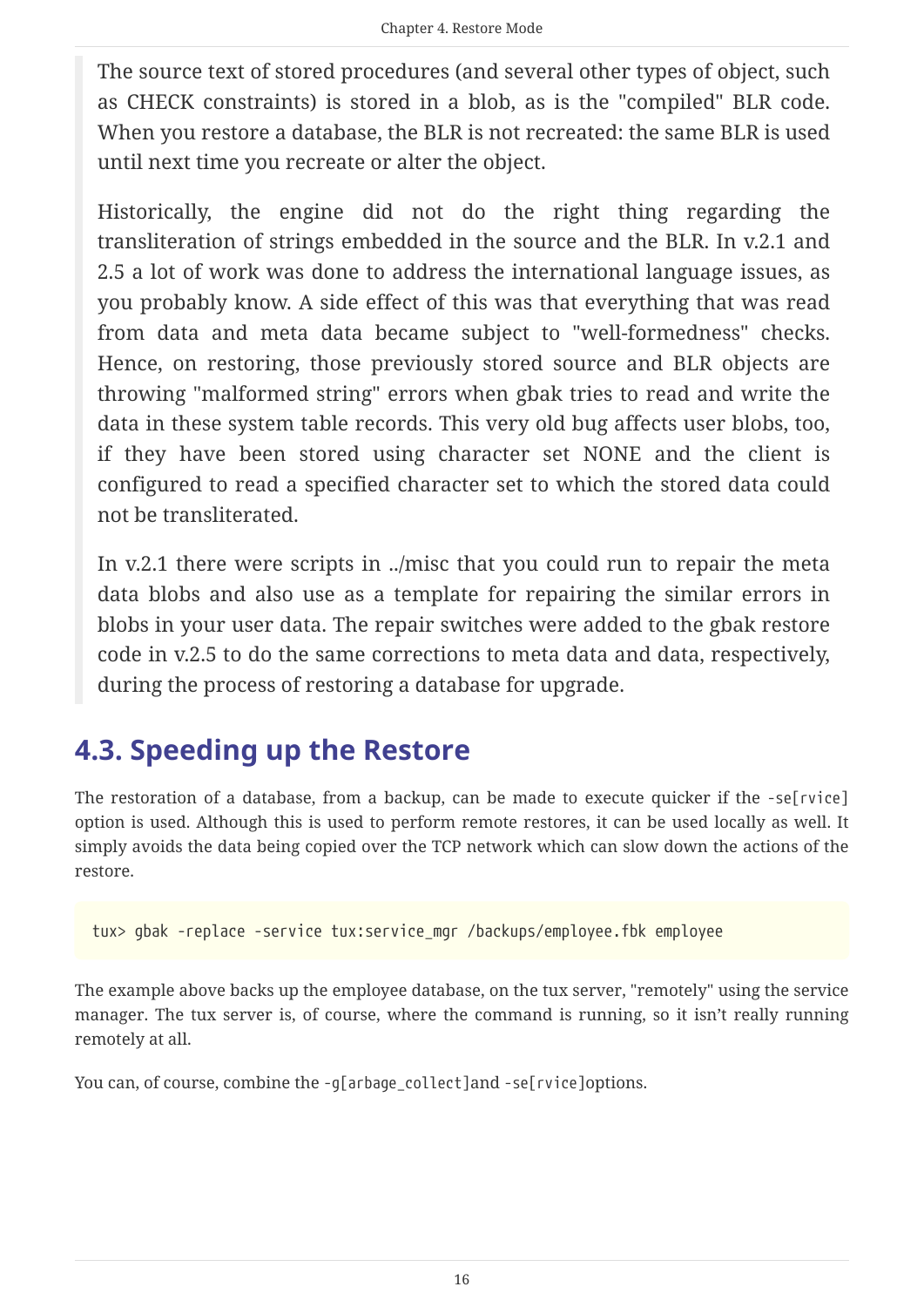# <span id="page-17-0"></span>**Chapter 5. Security Of Backups**

As you have seen above anyone, with a valid username and password, can restore a gbak database dump file provided that they are not overwriting an existing database. This means that your precious data can be stolen and used by nefarious characters on their own servers, to create a copy of your database and see what your sales figures, for example, are like.

To try and prevent this from happening, you are advised to take precautions. You should also try and prevent backups from being accidentally overwritten before they have expired. Some precautions you can take are:

- Always set the dump file to be read-only after the backup is complete. This helps prevent the file from being overwritten.
- Alternatively, incorporate the date (and time?) in your backup filenames.
- Keep backups in a safe location on the server. Storing backups in a location with restricted access helps reduce the chances of your backup files 'escaping' into the wild.
- Keep tape copies of your backups very secure. A locked safe or off-site location with good security is advisable. The off-site location will also be of use after a total disaster as the backups are stored in a separate location to the server they are required on.
- Backup to a partition or disc that has encryption enabled.
- Make sure that only authorised staff have access to areas where backups are kept.
- Always test your backups by cloning a database from a recent backup.

In Firebird 2.1, there is an additional security feature built into gbak and all the other command-line utilities. This new feature automatically hides the password if it is supplied on the command line using the -password switch. Gbak replaces the password with spaces — one for each character in the password. This prevents other users on the system, who could run the ps command and view your command line and parameters, from viewing any supplied password. In this manner, unauthorised users are unable to obtain the supplied password.

tux> gbak -b -user SYSDBA -passw secret employee /backups/employee.fbk

```
tux> ps efx| grep -i gba[k]
20724 ... gbak -backup -user SYSDBA -passw employee employee.fbk
... (lots more data here)
```
You can see from the above that the password doesn't show up under Firebird 2.1 as each character is replaced by a single space. This does mean that it is possible for someone to work out how *long* the password *could* be and that might be enough of a clue to a dedicated cracker. Knowing the length of the required password does make things a little easier, so for best results use a random number of spaces between -passw and the actual password. The more difficult you make things for the bad people on your network, the better.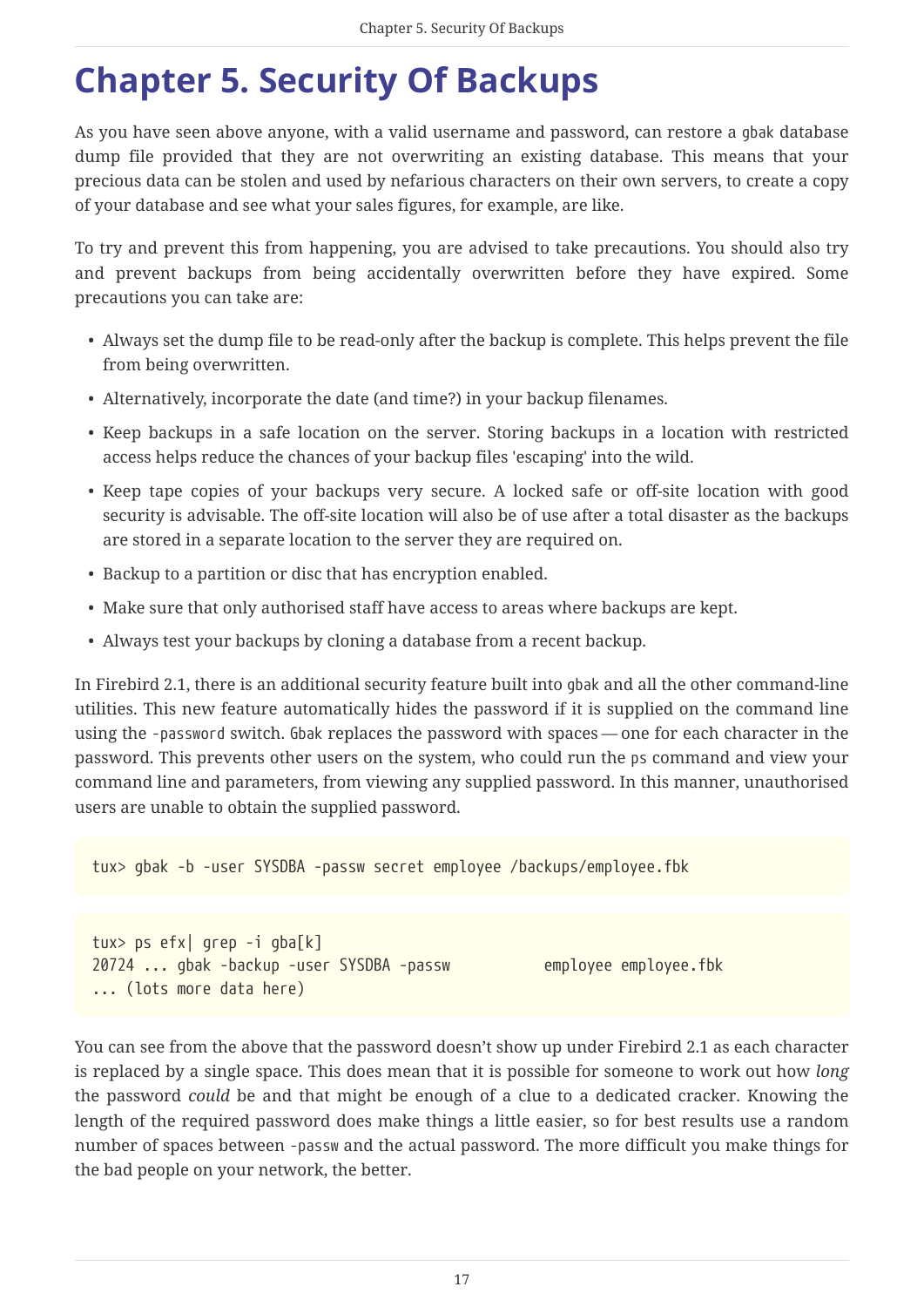# <span id="page-18-0"></span>**Chapter 6. Backup & Restore Recipes**

The following recipes show examples of backup and restore tasks using gbak. These are probably the commonest cases that you will encounter as a DBA. All the examples use the employee database supplied with Firebird and the actual location is correctly configured in aliases.conf. Each of the following recipes is run with the assumption that the environment variables ISC\_USER and ISC\_PASSWORD have been given suitable values.

## <span id="page-18-1"></span>**6.1. Backup & Restore Prerequisites**

If you replace an open and running database, there is a good chance that you will corrupt it. For best results and minimal chance of corrupting a database, you should close it before replacing it. To close a database, use gfix as follows:

tux> gfix -shut -tran 60 employee

The example above prevents any new transaction from being started which prevents new queries being executed or new sessions connecting to the database. It will wait for up to 60 seconds for everyone to logout and for all current transactions to complete before shutting down the database. If any long running transactions have not completed by the end of 60 seconds, the shutdown will timeout and the database will remain open.



After the restore of the database has completed, the database will automatically be opened again for use.

## <span id="page-18-2"></span>**6.2. A Simple Backup & Restore**

This example takes a backup, then immediately overwrites the original database using the new backup. This is not normally a good idea as the first action of a restore is to wipe out the database.

```
tux> # Backup the database.
tux> gbak -backup employee /backups/employee.fbk
tux> # Restore the database.
tux> gfix -shut -tran 60 employee
tux> gbak -replace /backups/employee.fbk employee
```
## <span id="page-18-3"></span>**6.3. Metadata Only**

It is possible to use gbak to recreate an empty database containing only the various *domains*, *tables*, *indices* and so on, of the original database but none of the data. This can be useful when you have finished testing your application in a test environment and wish to migrate the system to a production environment, for example, but starting afresh with none of your test data.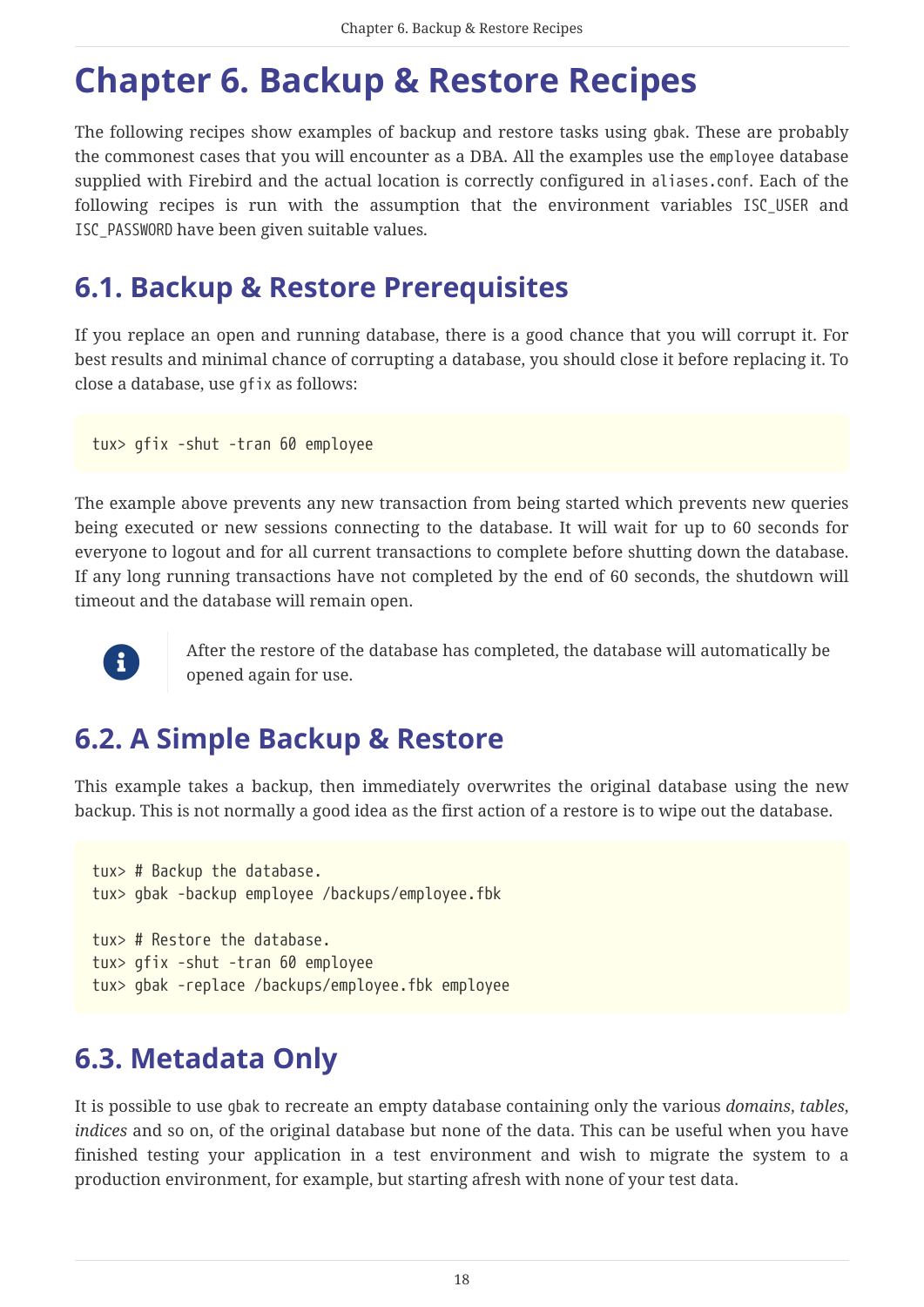```
tux> #Backup only the database metadata.
tux> gfix -shut -tran 60 employee
tux> gbak -backup -meta_data employee employee.meta.fbk
```
When the above dump file is restored on the production server, only the metadata will be present.

There is another way to create a database with no data and only the metadata. Simply restore from an existing dump which contains the data and supply the -m[eta\_data] switch to the restore command line. The database will be restored but none of the original data will be present.

```
tux> #Restore only the database metadata.
tux> gbak -create employee.fbk mytest.fdb -meta_data
```
The -m[eta\_data] switch can be used on either a backup or a restore to facilitate the creation of a clone database (or overwrite an existing one) with no actual data.

# <span id="page-19-0"></span>**6.4. Splitting The Backup**

The gsplit filter application, documented in its own manual, doesn't actually work anymore. This filter was supplied with old versions of InterBase and Firebird to allow large database backups to be split over a number of files so that file system limits could be met. Such limits could be the size of a CD, the 2GB limit on individual file sizes on a DVD, where some Unix file systems have a 2 GB limit and so on.

Gbak allows the dump files to be split into various sizes (with a minimum of 2048 bytes) and will only create files it needs.

```
tux> # Backup the database to multiple files.
tux> gbak -backup employee /backups/emp.a.fbk 600m /backups/emp.b.fbk 600m
```
The sizes after each filename indicate how large that particular file is allowed to be. The default size is bytes, but you can specify a suffix of k, m or g to use units of kilo, mega or gigabytes.

If the dump completes before writing to some files, then those files are not created. A dump file is only ever created when it must be.

The size of the final dump file will be quietly ignored if the database has grown too large to allow a truncated backup to complete. If, in the example above, the backup needs a total of 1500M, then the last file would be written to a final size of 900m rather than the 600m specified.

To restore such a multi-file backup requires that you specify all of the filenames in the dump and in *the correct order*. The following example shows the employee database above being restored from the two files dumped above: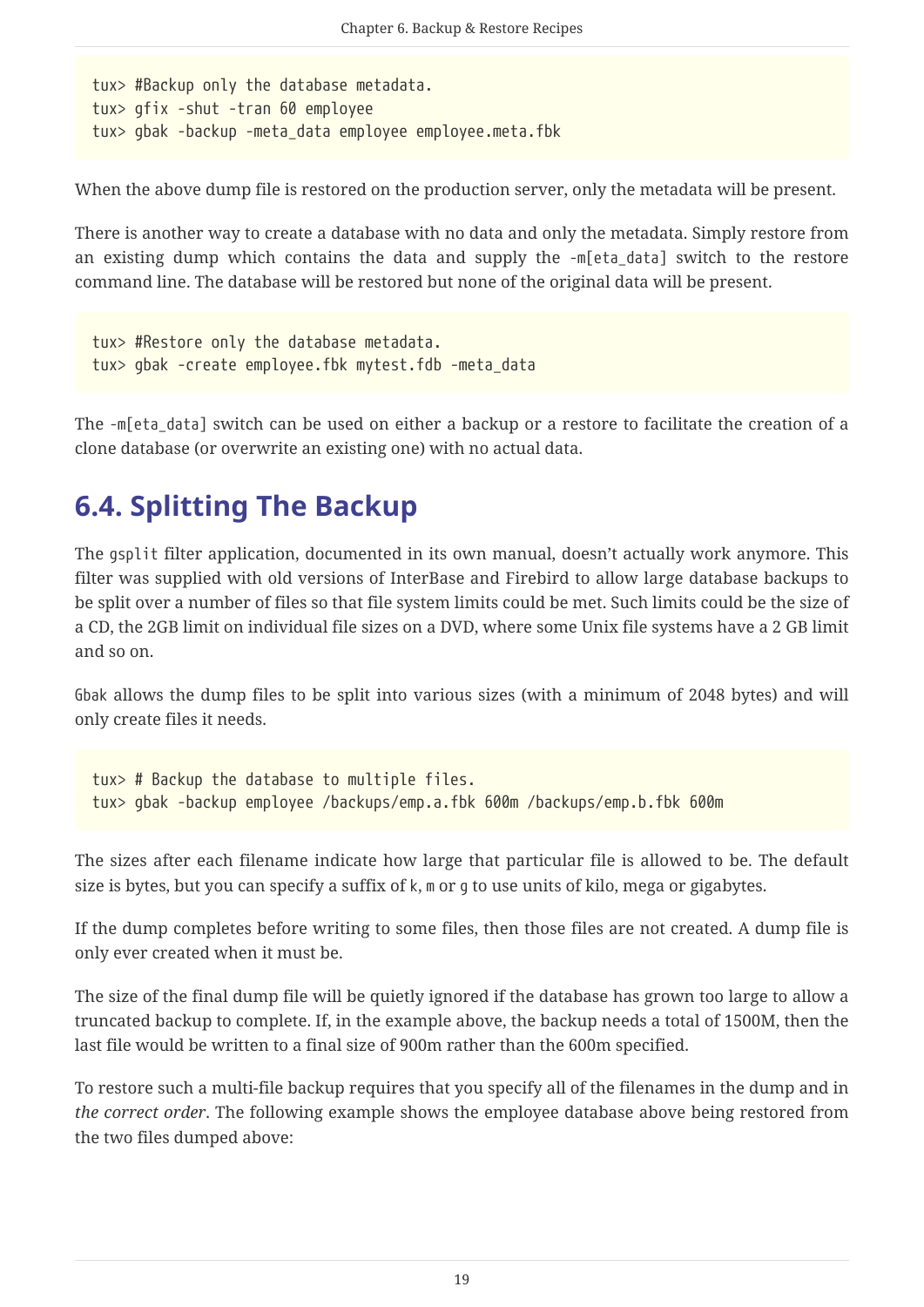```
tux> # Restore the database from multiple files.
tux> gfix -shut -tran 60 employee
tux> gbak -replace /backups/employee.a.fbk /backups/employee.b.fbk employee
```
## <span id="page-20-0"></span>**6.5. Change The ODS**

Normally the ODS used is the one in force by the version of Firebird used to restore the database. So, the examples above will actually change the ODS when the database is restored. The backup should be taken using the gbak utility supplied by the old ODS version of InterBase or Firebird. The restore should be carried out using gbak from the newer version of Firebird.

```
tux> setenv_firebird 2.0
Firebird environment set for version 2.0.
tux> # Check current ODS version (as root user!)
tux> gstat -h employee|grep ODS
         ODS version 11.0
tux> # Backup the (old) database.
tux> gbak -backup employee /backups/employee.2_0.fbk
tux> setenv_firebird 2.1
Firebird environment set for version 2.1.
tux> # Recreate the database and upgrade the ODS.
tux> gfix -shut -tran 60 employee
tux> gbak -replace /backups/employee.2_0.fbk employee
tux> # Check new ODS version (as root user!)
tux> gstat -h employee|grep ODS
         ODS version 11.1
```
After the above, the old 2.0 Firebird database will have been recreated — wiping out the old database — as a Firebird 2.1 database with the corresponding upgrade to the ODS from 11.0 to 11.1.

The script setenv\_firebird is not supplied with Firebird and simply sets PATH etc to use the correct version of Firebird as per the supplied parameter.

# <span id="page-20-1"></span>**6.6. Change The Cache Size**

The default database cache is created when the database is created, or subsequently by using gfix. Gbak can restore a database and reset the default cache size as well. The process is as follows: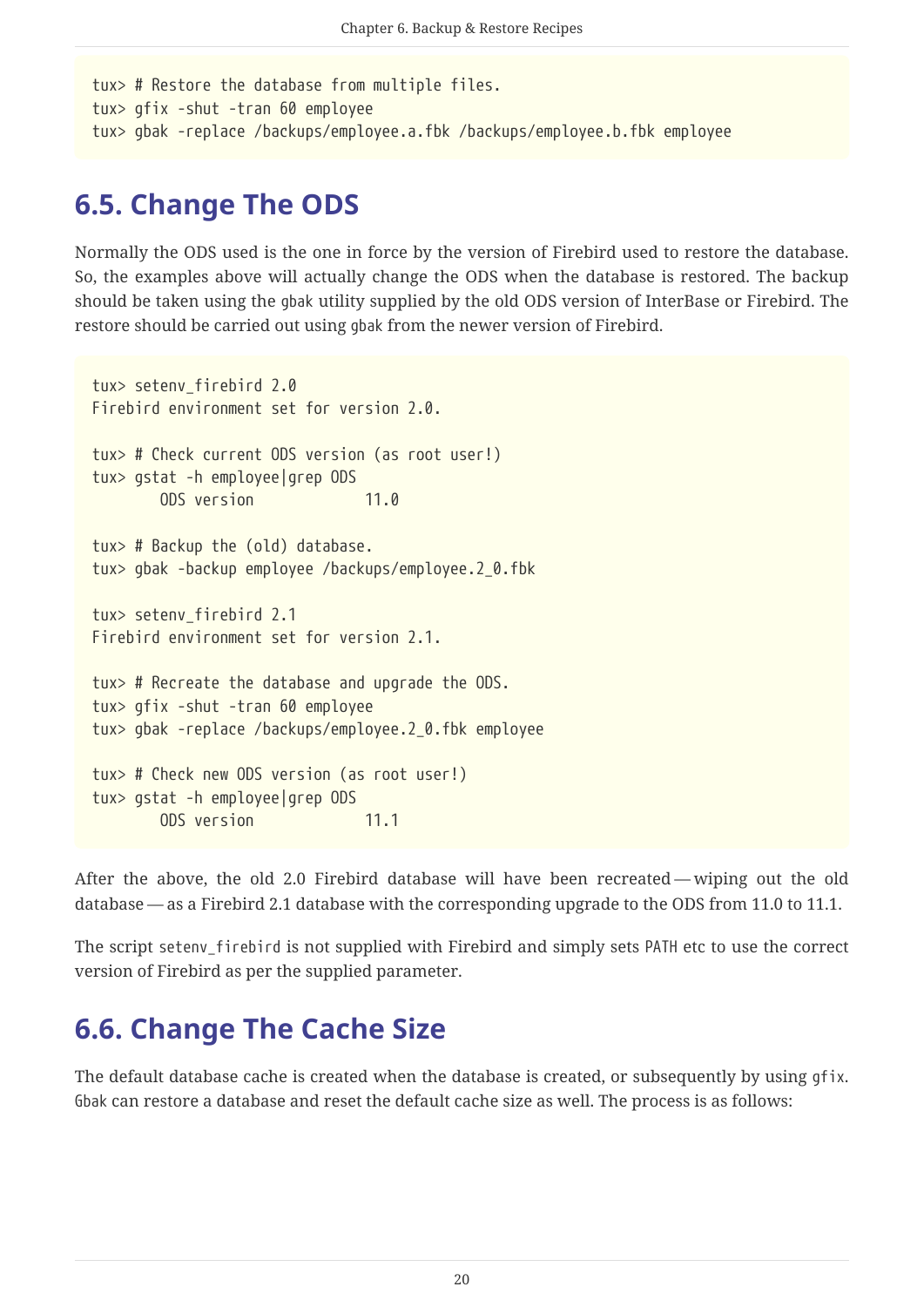```
tux> # Check current cache size (as root user!)
tux> gstat -h employee | grep -i buffer
       Page buffers
tux> # Restore the database & change the cache size.
tux> gfix -shut -tran 60 employee
tux> gbak -replace -buffer 200 /backups/employee.fbk employee
tux> # Check the new cache size (as root user!)
tux> gstat -h employee | grep -i buffer
       Page buffers 200
```
The default cache size is used when the number of buffers is zero, as in the first example above. Gbak allows this to be changed if desired. Gbak, however, cannot set the cache size back to zero. You must use gfix to do this.

## <span id="page-21-0"></span>**6.7. Change The Page Size**

Similar to the example above to change the default database cache size, the database page size can also be changed using gbak.

```
tux> # Check current page size (as root user!)
tux> gstat -h employee | grep -i "page size"
       Page size 4096
tux> # Restore the database & change the page size.
tux> gfix -shut -tran 60 employee
tux> gbak -replace -page_size 8192 /backups/employee.fbk employee
tux> # Check the new page size (as root user!)
tux> gstat -h employee | grep -i "page size"
       Page size 8192
```
### <span id="page-21-1"></span>**6.8. Create A Read-Only Database Clone**

Sometimes you do not want your reporting staff running intensive queries against your production database. To this end, you can quite easily create a clone of your production database on a daily basis, and make it read-only. This allows the reporting team to run as many intensive reports as they wish with no ill effects on the production database and it prevents them from inadvertently making changes.

The following example shows the production employee database running on Linux server *tux*, being cloned to the reporting team's Linux server named *tuxrep*. First on the production *tux* server: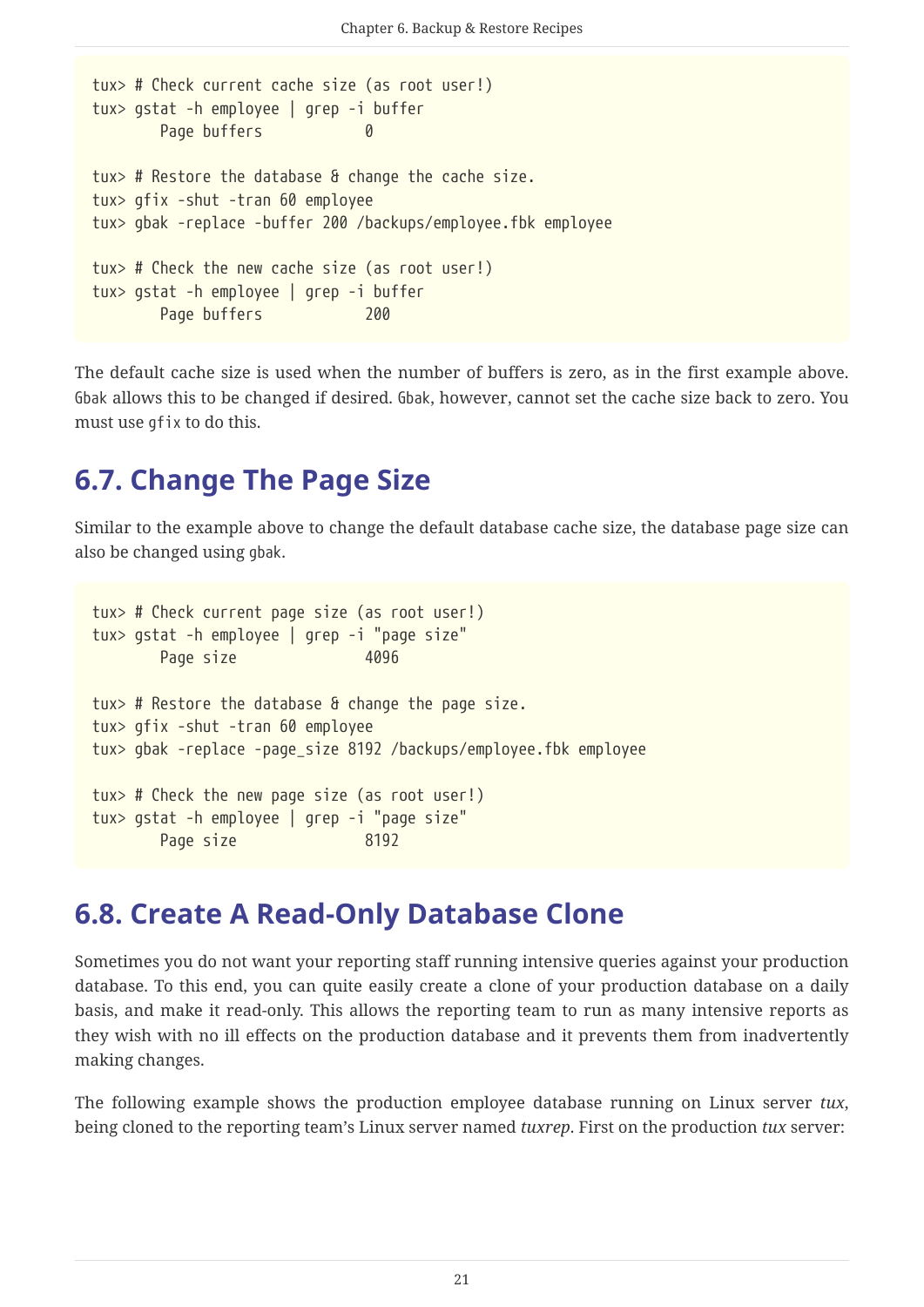tux> # Backup the production database. tux> gbak -backup employee /backups/employee.fbk

Then on the reporting team's *tuxrep* server:

```
tuxrep> # Scp the dump file from tux.
tuxrep> scp fbuser@tux:/backups/employee.fbk ./
Using keyboard-interactive authentication.
Password:
employee.fbk | 19 kB | 19.3 kB/s | ETA: 00:00:00 | 100%
tuxrep> # Restore the employee database as read-only.
tuxrep> gfix -shut -tran 60 employee
tuxrep> gbak -replace -mode read_only employee.fbk employee
tuxrep> # Check database mode (as root user)
tuxrep> gstat -h employee|grep -i attributes
         Attributes no reserve, read only
```
### <span id="page-22-0"></span>**6.9. Create a Database Clone Without a Dump File.**

You may use gbak to create a clone of a database, on the same server, without needing to create a potentially large dump file. To do this, you pipe the output of a gbak backup directly to the input of a gbak restore, as follows.

```
tux> # Clone a test database to the same server, without requiring a dump file.
tux> gbak -backup emptest stdout | gbak -replace stdin emptest_2
```
You will notice that the output file name for the backup is stdout and the input file name for the restore is stdin. This ability to pipe standard output of one process to the standard input of another, is how you can avoid creating an intermediate dump file. The commands above assume that there are suitable alias names set up for both emptest and emptest\_2. If not, you will need to supply the full path to the two databases rather than the alias.

The -replace option on the restore process will overwrite the database name specified — as an alias or as a full path — if it exists and will create it anew if it doesn't. You may also use the -recreate overwrite option as an alternative. Both have the same result.

If you don't want to overwrite any existing databases, use -create which will only create a database if it doesn't already exist, and will exit with an error if it does. In POSIX compatible systems, the error code in \$? is 1 in this case.

Further examples of backing up and restoring remote databases over ssh, using the stdin and stdout file names, can be seen below.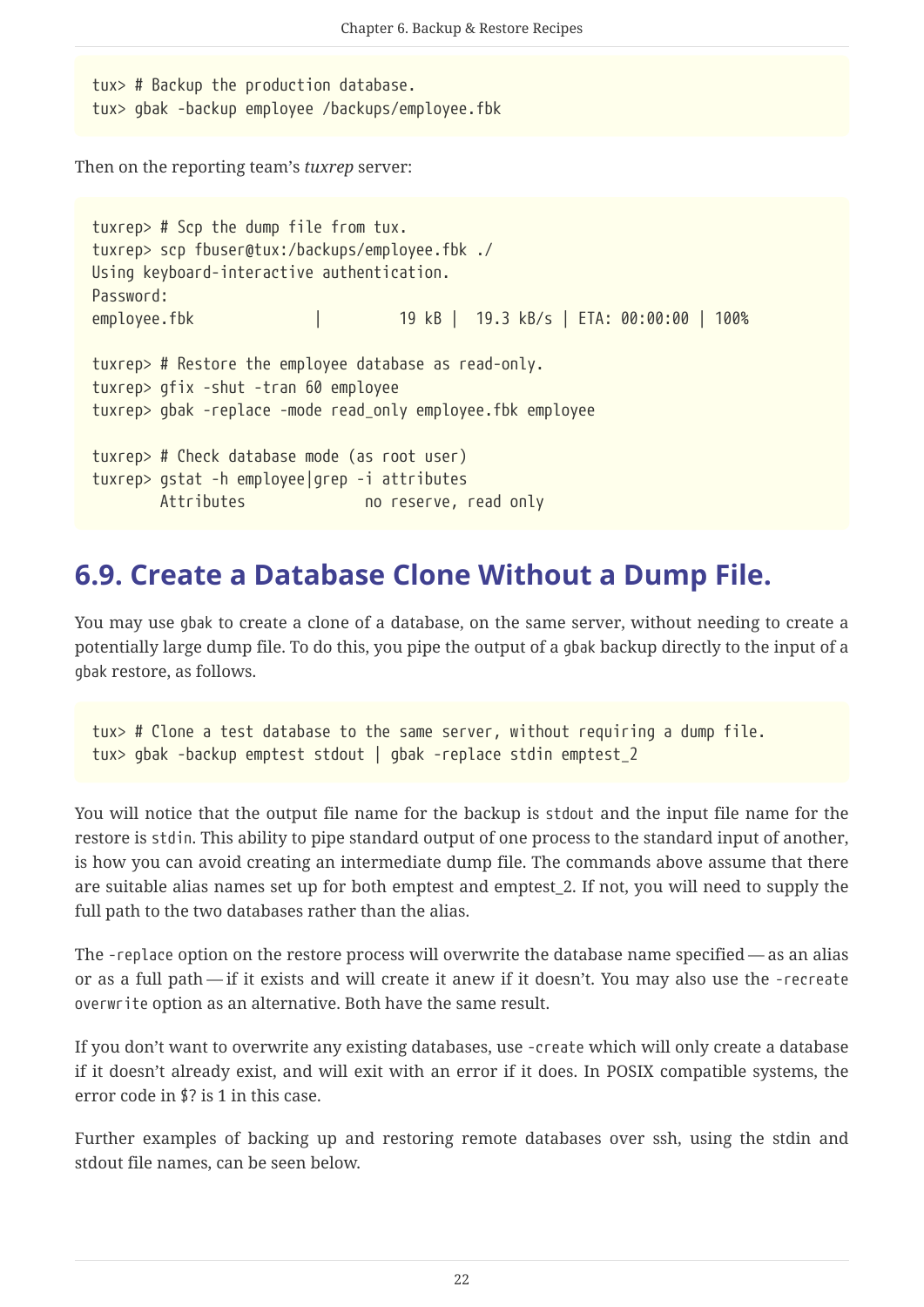# <span id="page-23-0"></span>**6.10. Backup & Restore With & Without Shadow Files.**

Databases can have shadow files attached in normal use. Gbak happily backs up and restores those as well and in normal use, shadow files will be recreated. Should you wish to restore the database only and ignore the shadows, gbak can do that for you as the following example shows.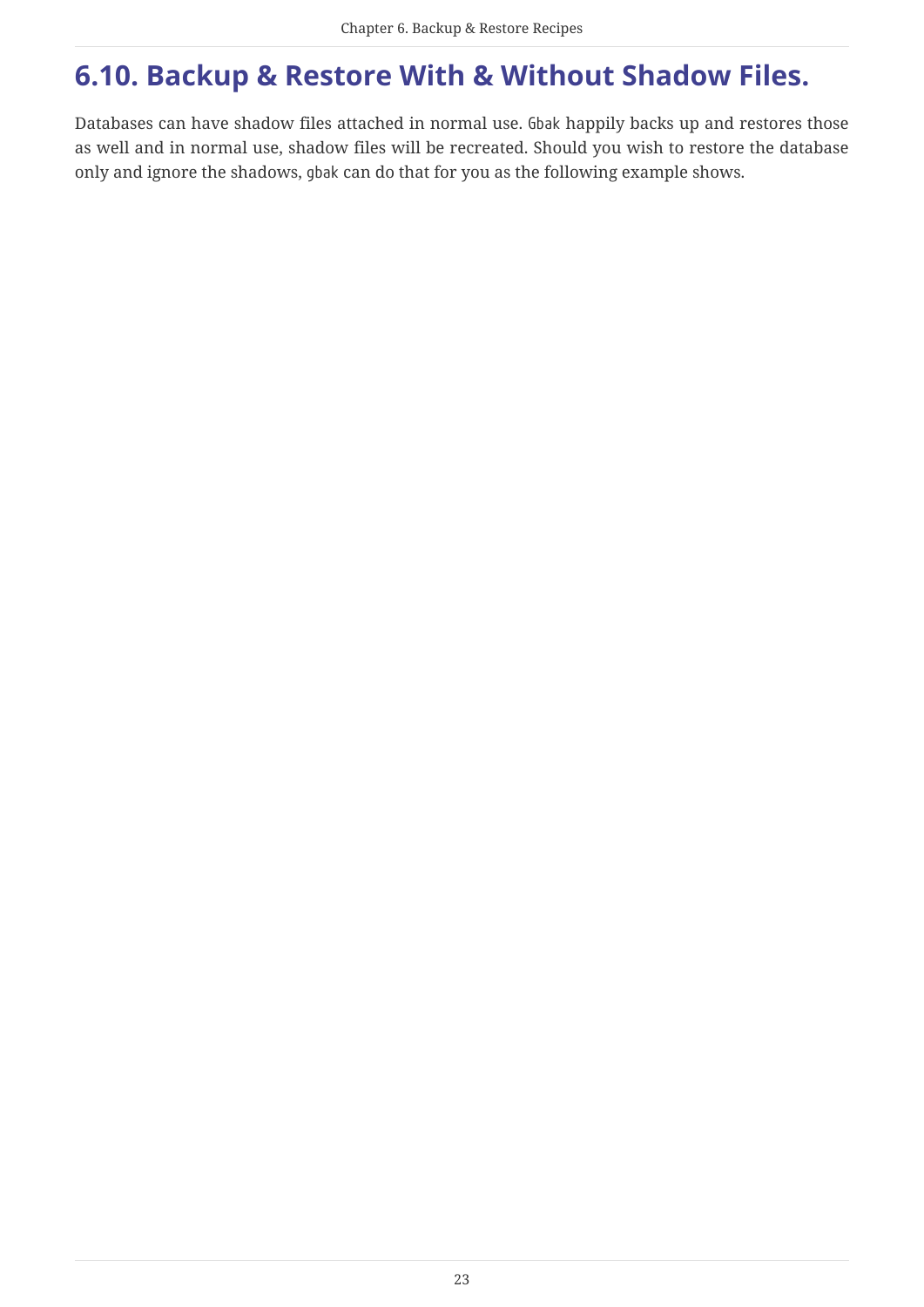```
tux> # Check current shadows, use isql as gstat is broken.
tux> isql employee
Database: employee
SQL> show database;
Database: employee
          Owner: SYSDBA
 Shadow 1: "/opt/firebird/shadows/employee.shd1" manual
 Shadow 2: "/opt/firebird/shadows/employee.shd2" manual
...
SQL> quit;
tux> # Restore the database preserving shadow files.
tux> gfix -shut -tran 60 employee
tux> gbak -replace overwrite /backups/employee.fbk employee
tux> # Check shadows again, use isql as gstat is broken.
tux> isql employee
Database: employee
SQL> show database;
Database: employee
          Owner: SYSDBA
 Shadow 1: "/opt/firebird/shadows/employee.shd1" manual
 Shadow 2: "/opt/firebird/shadows/employee.shd2" manual
...
SQL> quit;
tux> # Restore the database killing shadow files.
tux> gfix -shut -tran 60 employee
tux> gbak -replace overwrite -kill /backups/employee.fbk employee
tux> # Check shadows again, use isql as gstat is broken.
tux> isql employee
Database: employee
SQL> show database;
Database: employee
          Owner: SYSDBA
...
SQL> quit;
```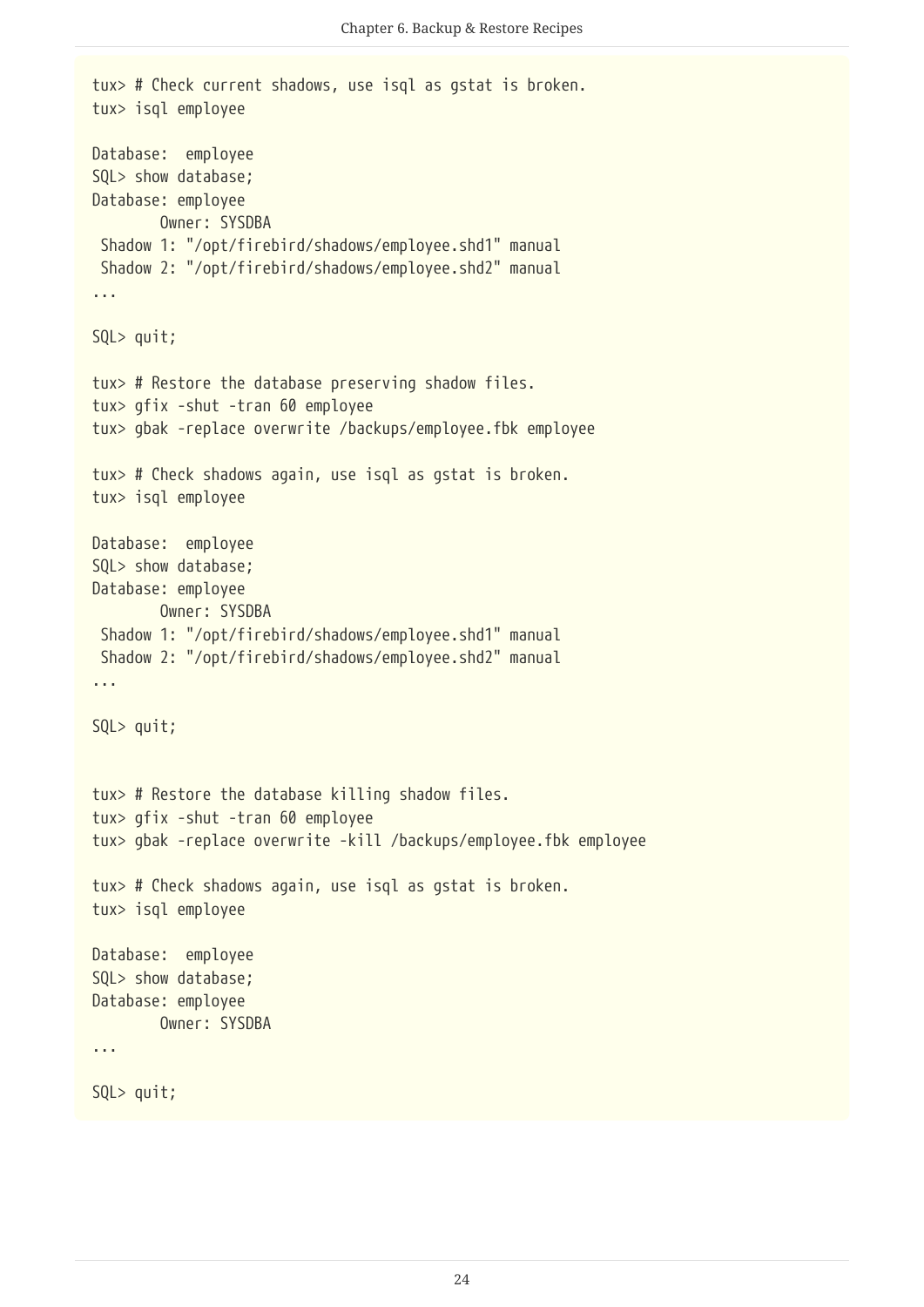

I use isql in the above examples as gstat -h seems to get confused about how many shadows there are on a database. It reports zero when there are two, eventually it catches up and reports that there are two, then, if you kill a shadow, it reports that there are now three!

### <span id="page-25-0"></span>**6.11. Remote Backups & Restores**

Firebird's gbak utility can make backups of a remote database. To do this, you need to connect to the service manager running on the remote server, this is normally called service mgr. The following example shows the Firebird employee database on server *tuxrep* being backed up from the server *tux*. The backup will be written to the remote server, in other words, the backup file will be created on the *tuxrep* server and not on the *tux* one. The network protocol in use is TCP.

tux> # Backup the reporting database on remote server tuxrep. tux> gbak -backup -service tuxrep:service\_mgr employee /backups/remote\_backup.fbk

The backup file will have the same owner and group as the Firebird database server — on Unix systems at least.

It is also possible to restore a remote database in this manner as well, and gbak allows this.

tux> # Restore the read-only reporting database on remote server tuxrep. tux> gbak -replace -mode read\_only -service tuxrep:service\_mgr \ /backups/remote\_backup.fbk employee



The above example uses the handy Unix ability to split a long line over many shorter ones using a back slash as the *final* character on the line.

As ever, you are advised to beware of replacing a database in case there are problems during the restore. The example above recreates the existing database in read-only mode but this need not always be the case.

A remote backup can also be run on the database server itself! On Windows, this makes no difference, but on Unix systems, this local-remote method of backups and restores reduces network traffic. The 'remote' server, in this case, is not actually remote it is just the method of running the backup — connecting to the service manager — that implies remoteness.

tux> # Backup the employee database on this server, but pseudo-remotely! tux> gbak -backup -service tux:service\_mgr employee /backups/remote\_backup.fbk

And corresponding restores can also be run 'remotely':

tux> # Restore the employee database on this server, but pseudo-remotely! tux> gbak -replace -service tux:service\_mgr /backups/remote\_backup.fbk employee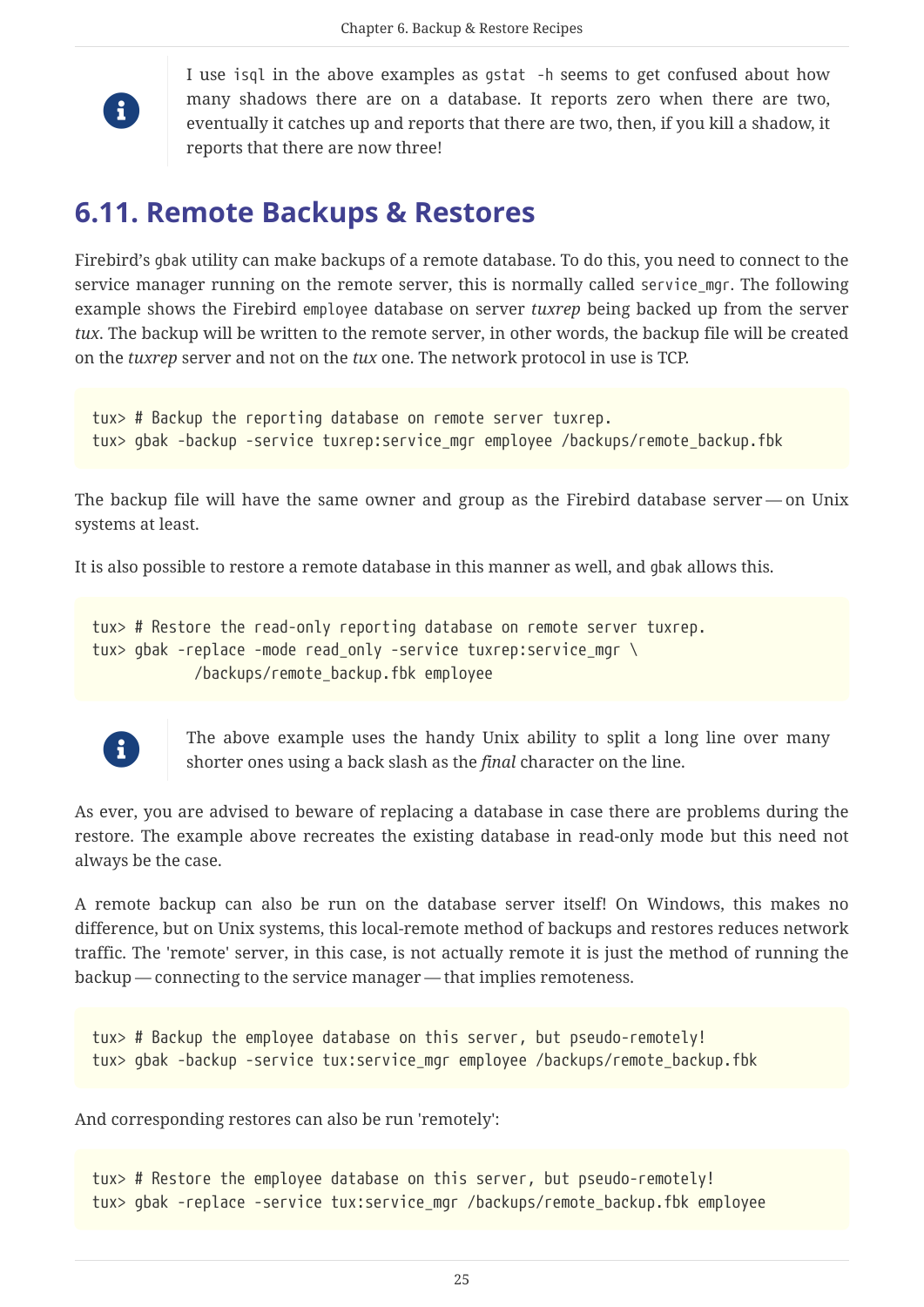The format of the parameter used for the -service switch is different according to the nature of the network protocol in use:

#### **TCP**

When using TCP networks, the parameter separator is a colon, as in -service server\_name:service\_mgr.

#### **Named pipes**

When using named pipes, the parameter requires two leading back slashes and the separator is another back slash, as in -service \\server\_name\service\_mgr.

## <span id="page-26-0"></span>**6.12. Remote Backups and Restores Using SSH**

As shown above, you can use the special file names stdin and stdout to backup and restore a database to a separate database on the same server. However, you can also use the same tools, over an SSH connection to a remote server, and pass the backup of one database directly to a restoration of a separate one.

The first example copies a local database to a remote server where Firebird is running and the firebird user has its environment set up so that the gbak tool is on \$PATH by default, on login.



In each of the following examples, the -user sysdba and -password whatever parameters on the command lines have been replaced by {…}. When executing these commands, any remote gbak commands will require to have them specified unless the firebird user on the remote database(s) has ISC\_USER and ISC\_PASSWORD defined in the .profile or `.bashrc `(or equivalent) login files. However, that is a *seriously* bad idea and incredibly insecure.

```
tux> # Clone a test database to a different server, without requiring a dump file.
tux> gbak -backup employee stdout | \
ssh firebird@tuxrep "gbak {...} -replace stdin emptest"
```
When the above is executed, you will be prompted for a password for the remote firebird user on server *tuxrep*, assuming that you don't have a proper SSH key-pair already set up and active. The command will replace the local database according to the alias name emptest but you can, if required, supply full path names for the databases. The following shows an example of the above being executed.

```
tux> # Clone a test database to a different server, without requiring a dump file.
tux> gbak -backup employee stdout | \
ssh firebird@tuxrep "gbak {...} -replace stdin emptest"
```

```
firebird@tuxrep's password:
```
As you can see, there's not much in the way of output, but you can connect remotely and check: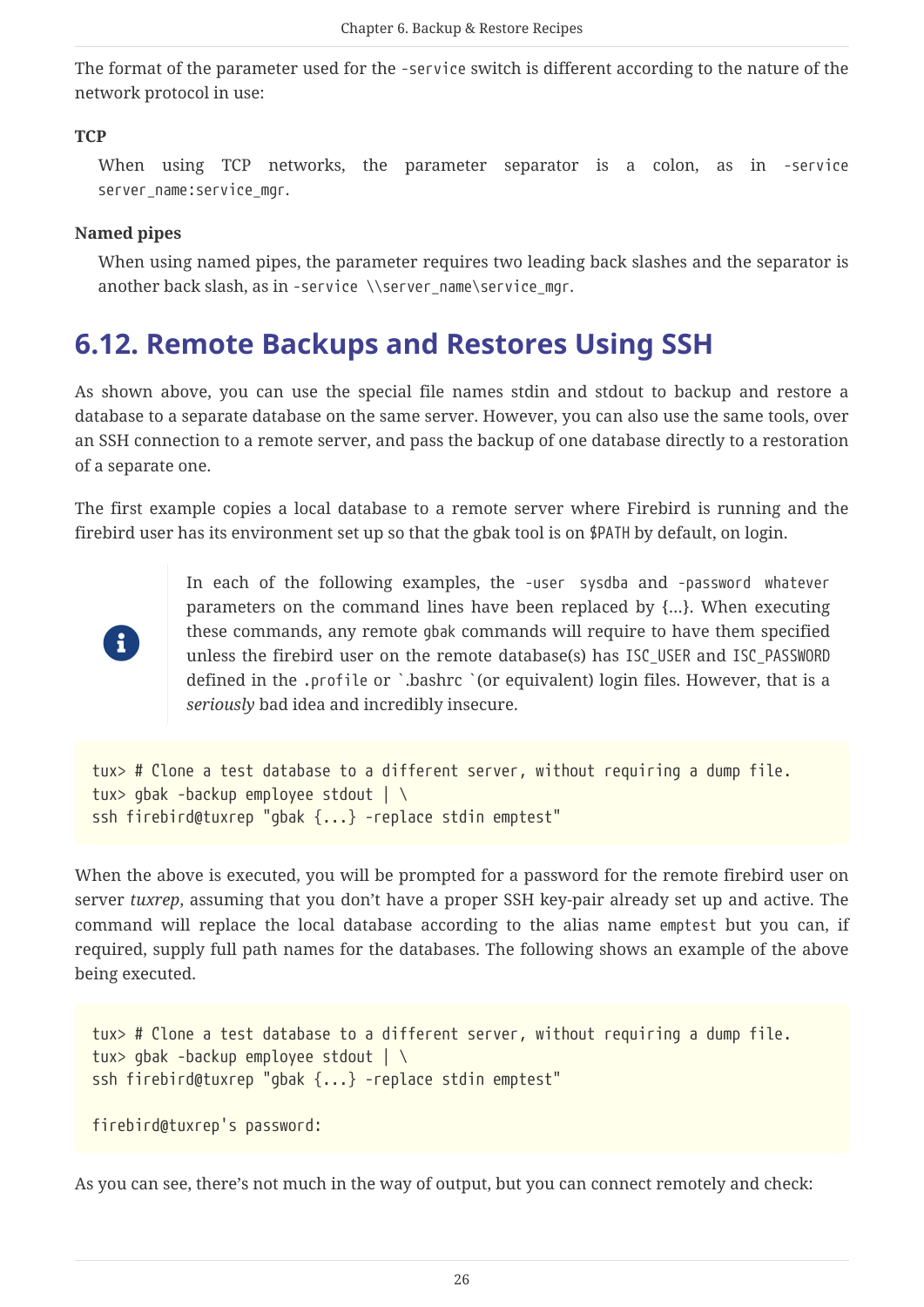```
tux> isql {...} tuxrep:emptest
Database: tuxrep:emptest
SQL> show database;
Database: tuxrep:emptest
          Owner: SYSDBA
PAGE SIZE 4096
...
```
The next example, shows a remote database being backed up to a local one, in a similar manner.

```
tux> ssh firebird@tuxrep "gbak -backup {...} emptest stdout" | \
gbak -create stdin data/tuxrep_emptest.fdb
firebird@tuxrep's password:
tux> ls data
```
You can see that a new tuxrep\_emptest.fdb database has been created. Does it work? Checking with isql shows that it does.

```
tux> isql data/tuxrep_emptest.fdb
Database: data/tuxrep_emptest.fdb
SQL> quit;
```
employee.fdb tuxrep\_emptest.fdb

The final example shows how to backup a remote database on one server, to a remote database on another.

```
tux> ssh firebird@tuxrep "gbak -backup {...} emptest stdout" | \
ssh firebird@tuxqa "gbak -create {...} stdin data/tuxrep_empqa.fdb"
firebird@tuxrep's password:
firebird@tuxqa's password
tux> ssh firebird@tuxqa "ls data"
employee.fdb tuxrep_empqa.fdb
```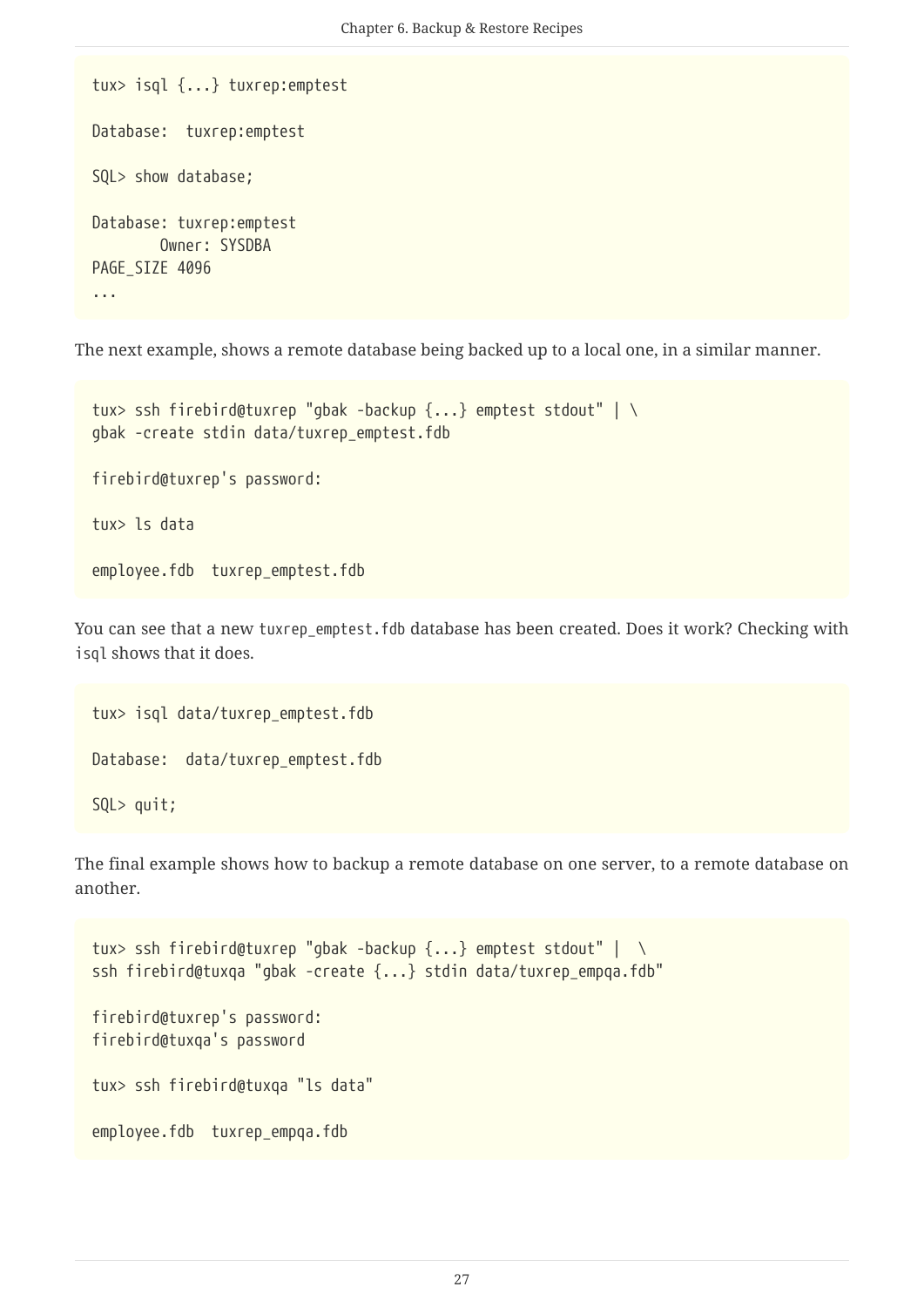# <span id="page-28-0"></span>**6.13. Using External Tools**

Gbak and nbackup are the best tools to use when backing up and/or restoring Firebird databases. They have been extensively tested and know the internals of the database and how it works, so the chances of these tools corrupting your valuable data are very slim. However, some DBAs still like to use external tools (those not supplied with Firebird) to make backups for whatever reason.

Because it is not possible for external tools to know where a database is to be found, given the alias name, the script writer and/or DBA must explicitly find out the correct location of the database file(s) and supply these to the external tool. To make this simpler for script writers, my own installation uses a standard in my aliases.conf file as follows:

- The database alias must start in column one.
- There must be a single space before the equals sign (=).
- There must be a single space after the equals sign (=).
- Double quotes around the database filename is not permitted it doesn't work for the Firebird utilities either.
- Databases are all single file databases.

The last rule applies to my installation only and means that the following simple backup script will work. If multiple file databases were used, more coding would be required to take a backup using external tools.

```
tux> cat /opt/firebird/aliases.conf
# ---------------------------------------------------------
# WARNING: Backup Standards require that:
# The database name starts in column 1.
# There is a single space before the equals sign.
# There is a single space after the equals sign.
# The path has no double quotes (they don't work!)
# ----------------------------------------------------------
employee = /opt/firebird/examples/empbuild/employee.fdb
```
The following shows the use of the gzip utility on a Linux server to take and compress a backup of a running database. The following is run as the root user due to the requirement to run gfix to shut down the database.

```
tux> # Backup the production employee database using gzip.
tux> gfix -shut -tran 60 employee
tux> DBFILE=`grep -i "^employee =" /opt/firebird/aliases.conf | cut -d" " -f3`
tux> gzip -9 --stdout $DBFILE > /backups/employee.fdb.gz
```
The restore process for this database would be the reverse of the above. Again, the following runs as root.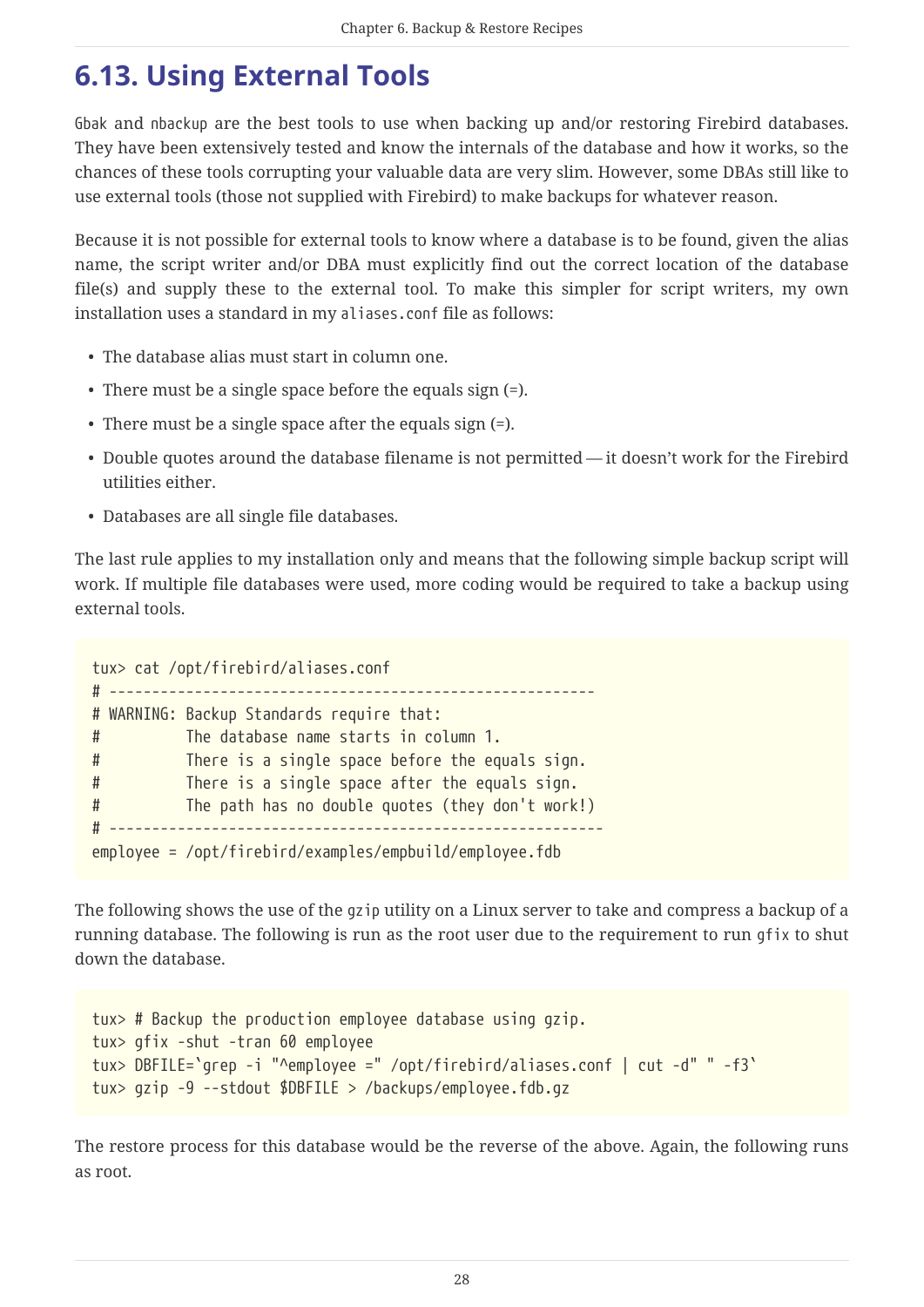```
tux> # Restore the production employee database from a gzip backup.
tux> gfix -shut -tran 60 employee
tux> DBFILE=`grep -i "^employee =" /opt/firebird/aliases.conf | cut -d" " -f3`
tux> gunzip --stdout /backups/employee.fdb.gz > $DBFILE
```

```
tux> # Make sure firebird can see the file.
tux> chown firebird:firebird $DBFILE
```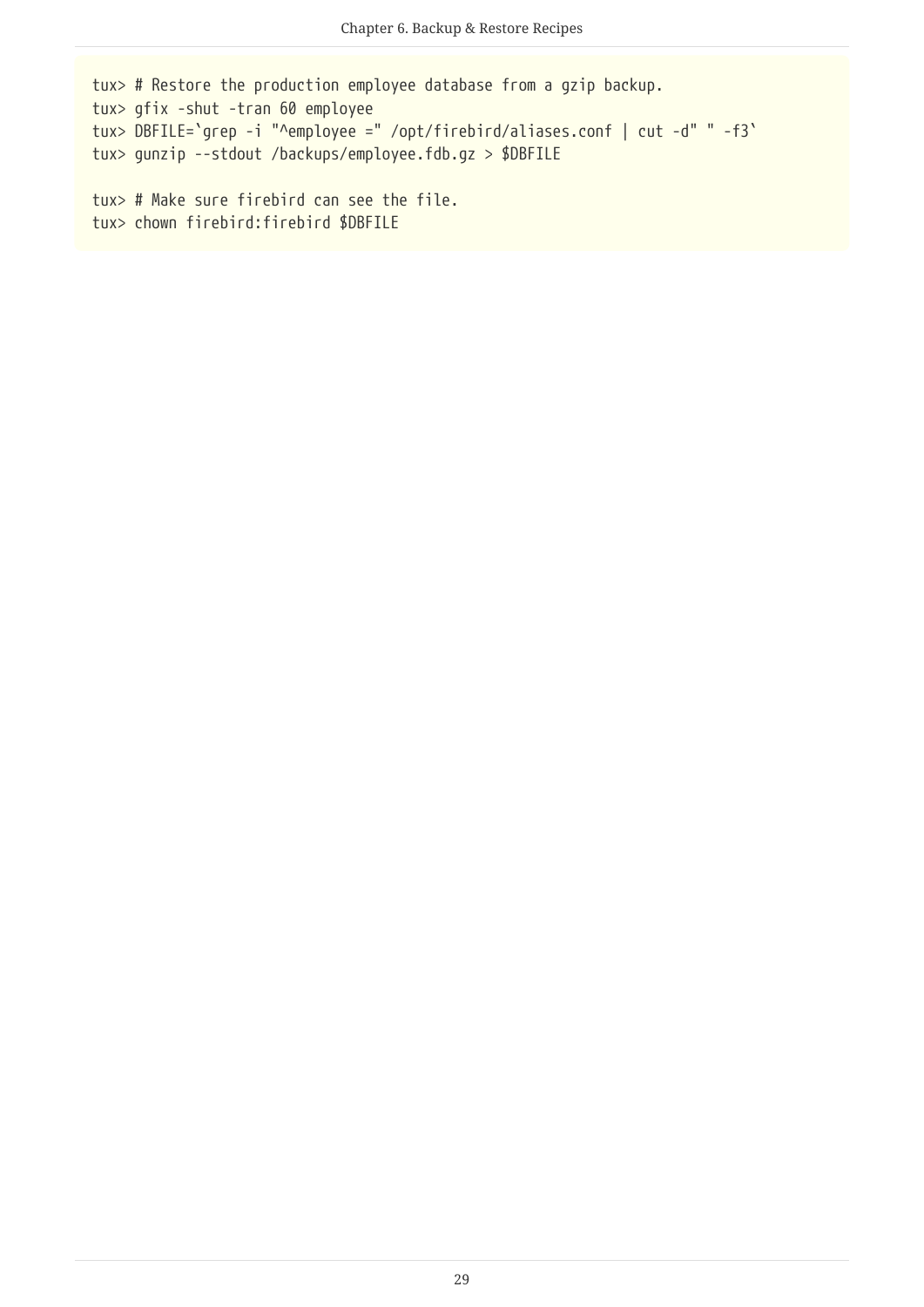# <span id="page-30-0"></span>**Chapter 7. Gbak Caveats**

The following is a brief list of gotchas and funnies that I have detected in my own use of gbak. Some of these are mentioned above, others may not be. By collecting them all here in one place, you should be able to find out what's happening if you have problems.

# <span id="page-30-1"></span>**7.1. Gbak Default Mode**

If you do not specify a mode switch such as -b[ackup] or -c[reate] etc, then gbak will perform a backup as if the -b[ackup] switch had been specified — provided that the other switches specified are correct for a backup.



This detection of whether you are attempting a backup or a restore means that if you use the -z command line switch to view gbak information, then you *will* create a backup — and overwrite the backup file you supply — if the command line also has a database name and a backup file name present. This assumes that there is a way for gbak to determine the username and password to be used — either as command line parameters or via defined environment variables.

## <span id="page-30-2"></span>**7.2. Normal Versus Privileged Users**

Only a SYSDBA or the owner of a database can take a backup of the database, however, *any* authenticated user can restore a database backup using the -c[reate] switch. This means that you must make sure you prevent your backup files from falling into the wrong hands because there is nothing then to stop unauthorised people from seeing your data by the simple process of restoring *your* backups onto *their* server.

The database restore will fail, of course, if the user carrying it out is not the database owner and a database with the same filename already exists.

# <span id="page-30-3"></span>**7.3. Silent Running?**

The -y suppress\_output switch is supposed to cause all output to be suppressed. Similar in fact to running with -v[erify] not specified. However, all it seems to do is cause the output (according to the -v[erify] switch setting) to be written to a file called suppress\_output, however this only works once because the next run of gbak with -y suppress\_output will fail because the file, suppress\_output, already exists.

It is possible that this problem was introduced at version 2 for Firebird, because both 2.0 and 2.1 versions actually use the -y suppress switch rather then -y suppress\_output. Using this (shorter) option does work as intended and the output is indeed suppressed.

## <span id="page-30-4"></span>**7.4. Gbak log file Cannot Be Overwritten**

If you specify a log file name with the  $-y \lt$ log file> switch, and the file already exists, then even though the firebird user owns the file, and has write permissions to it, gbak cannot overwrite it. You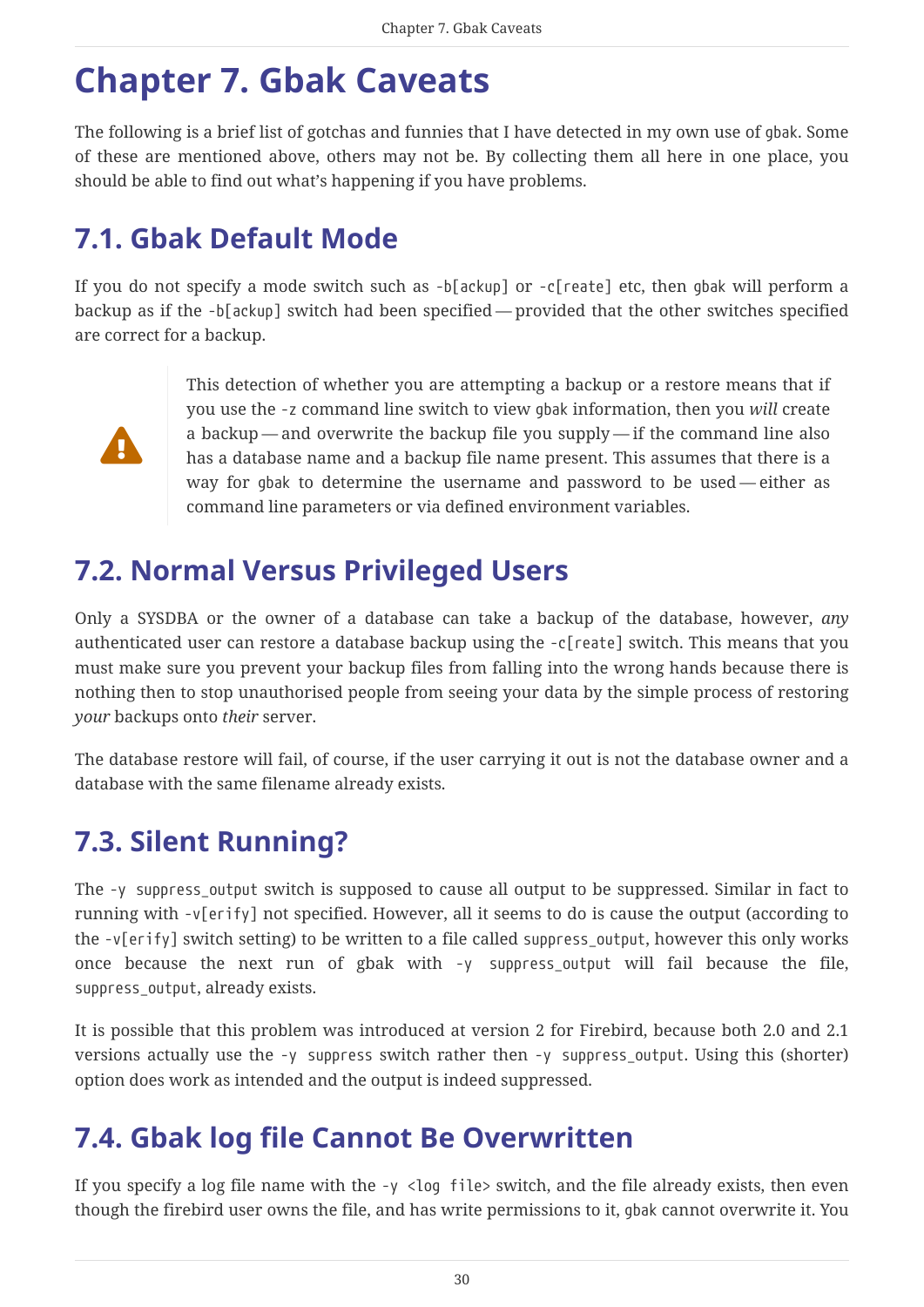must always specify the name of a log file that doesn't exist. On Linux systems, the following might help:

```
tux> # Generate unique dump and logfile name.
tux> FILENAME=employee_`date "+%Y%m%d_%H%M%S"`
tux> # Shut down and Backup the database
tux> gfix -shut -tran 60 employee
tux> gbak -backup employee /backups/${FILENAME}.fbk -y /logs/${FILENAME}.log -v
```
The above is quite useful in as much as it prevents you from overwriting previous backups that may be required. The downside is that you now need to introduce a housekeeping system to tidy away old, unwanted backups to prevent your backup area filling up.

## <span id="page-31-0"></span>**7.5. Use of 'stdin' or 'stdout' File Names**

Gbak recognizes the literal strings 'stdin' and 'stdout' as source or destination filenames. In POSIX systems, when the standard input and/or standard output channels are used, it is not permitted to execute seek operations on these channels. Using 'stdin' or 'stdout' as file names with gbak will force gbak to use processing that will not seek on the input or output channels, making them suitable for use in pipes — as per the examples in the recipes section above.

These file names, while they appear to be POSIX names, are definitely not synonyms for /dev/stdin or /dev/stdout, they are simply literals that gbak checks for while processing its parameters. Do not attempt to use names /dev/stdin or /dev/stdout in a piped process as it will most likely fail.

If you wish to create a dump file actually named either stdin or stdout, then you should specify the filename as a full, or relative, path name such as ./stdin or ./stdout, which causes gbak to treat them as a literal file name rather than a special file name that causes different to normal processing.during the dump or restore process.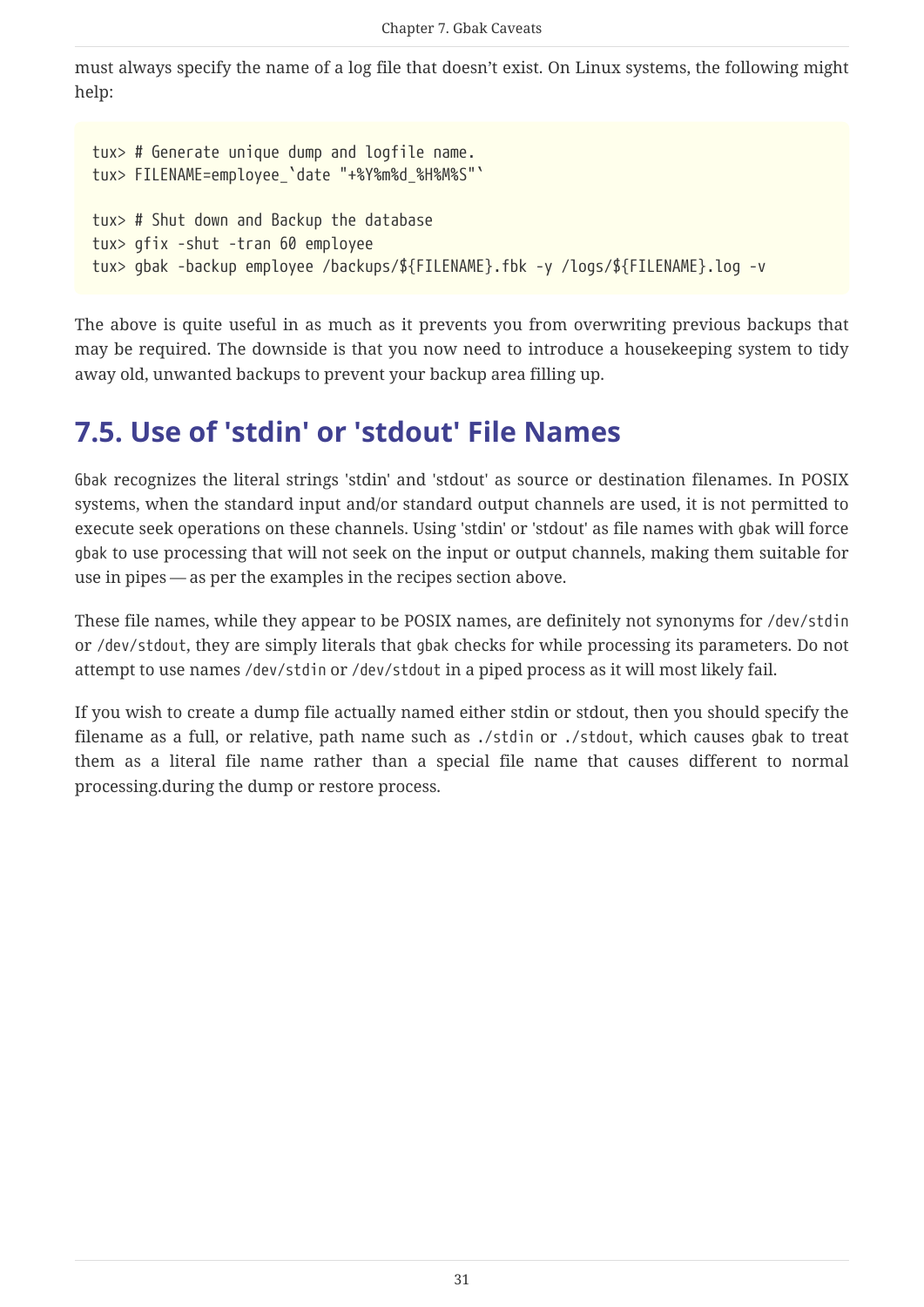# <span id="page-32-0"></span>**Appendix A: Document history**

The exact file history is recorded in the firebird-documentation git repository; see <https://github.com/FirebirdSQL/firebird-documentation>

#### **Revision History**

|     | 1.0 10 Oct<br>2009    | ND Created as a chapter in the Command Line Utilities manual.                                                                                                                                                                                                                                                                                     |
|-----|-----------------------|---------------------------------------------------------------------------------------------------------------------------------------------------------------------------------------------------------------------------------------------------------------------------------------------------------------------------------------------------|
| 1.1 | 20 Oct<br>2009        | ND More minor updates and converted to a stand alone manual.                                                                                                                                                                                                                                                                                      |
| 1.2 | 24 Nov<br>2009        | ND Corrected the section on -y Suppress_output plus corrected the formatting of<br>various screen dumps. They had been reformatted as text at some point.                                                                                                                                                                                         |
|     | 1.3 24 Jun<br>2010    | ND Added a bit more details to the -o[ne_at_a_time] restore option to explain<br>transactions.                                                                                                                                                                                                                                                    |
|     | 1.4 09 Aug<br>2010    | ND Noted that gbak defaults to running a backup or recover according to the first<br>file name parameter supplied.                                                                                                                                                                                                                                |
|     |                       | A few minor formatting errors, URLs and some examples were corrected.                                                                                                                                                                                                                                                                             |
|     |                       | Also added an example of a meta data only backup and restore.                                                                                                                                                                                                                                                                                     |
| 1.5 | 31 Mar<br>2011        | ND Updated the -z option to indicate that it <i>does</i> carry out a backup.                                                                                                                                                                                                                                                                      |
| 1.6 | <b>11 Oct</b><br>2011 | ND Updated to cover Firebird 2.5 changes.                                                                                                                                                                                                                                                                                                         |
|     |                       | Corrected description of -g[arbage_collect] switch.                                                                                                                                                                                                                                                                                               |
|     |                       | Lots of spelling mistakes corrected.                                                                                                                                                                                                                                                                                                              |
|     | 1.7 11 Jan<br>2013    | ND Updated to document the use of the stdin and stdout file names in backups<br>and restores, which allow backups to be written to or read from standard<br>input and standard output.                                                                                                                                                            |
|     |                       | A section was added on the use of the above to clone databases without<br>requiring an intermediate dump file. An additional section was also added to<br>show how, using the above in conjunction with SSH, backup and/or restore<br>operations could be carried out on databases where one or both of the<br>databases in question, are remote. |
| 1.8 | $14$ Jan<br>2013      | ND Further updates to document the use of the stdin and stdout file names in<br>backups and restores. A section has been added to Gbak Caveats giving more<br>in depth detail about these two special file names.                                                                                                                                 |
| 1.9 | 11 Apr<br>2013        | ND A section has been added to explain how to speedup your backups. A note has<br>been added to the -service option to explain that it's use is not restriced to<br>remote databases. Syntax errors in some examples corrected.                                                                                                                   |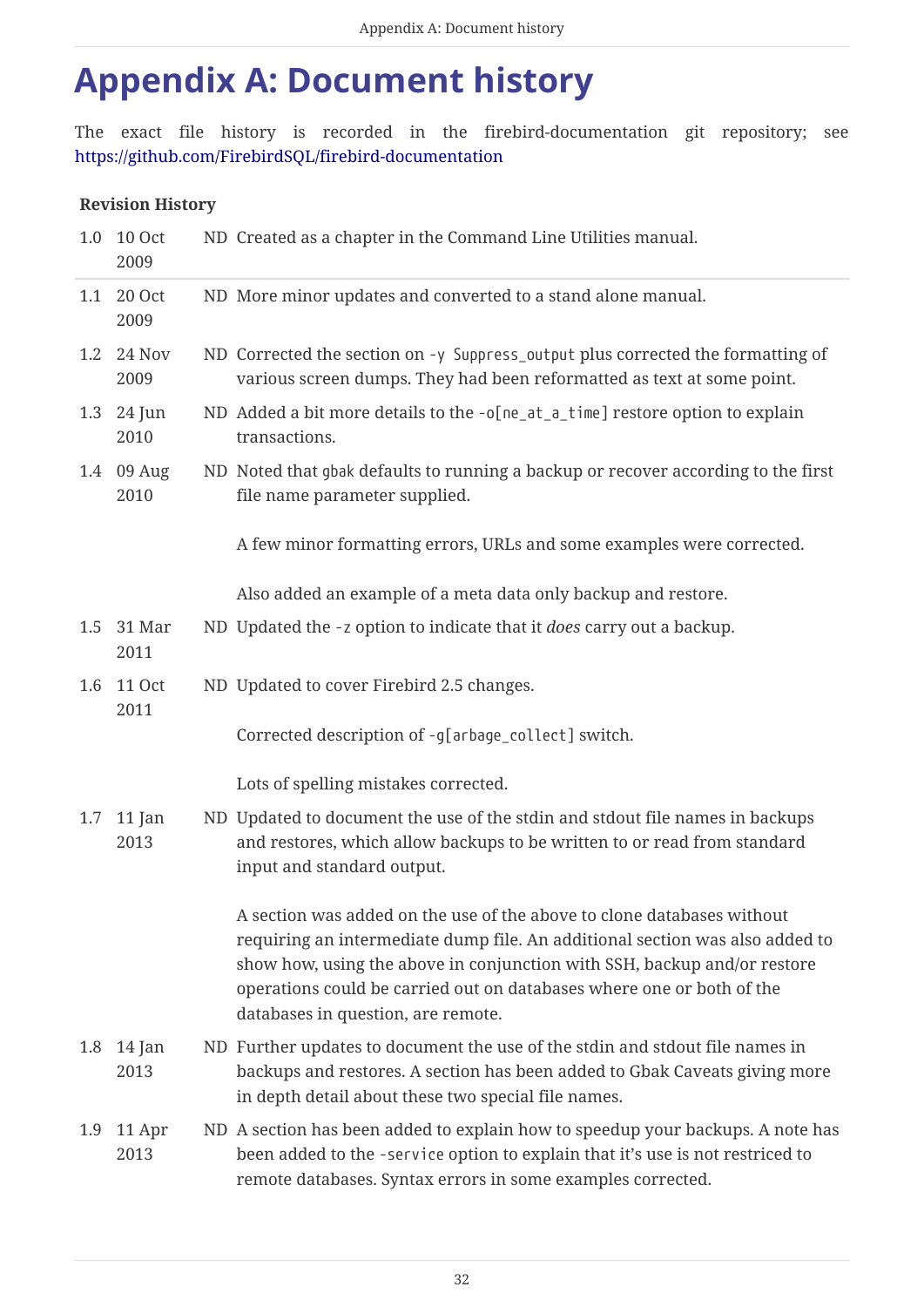#### **Revision History**

| $\Omega$ | 1.1 1 May<br>2013            |   | ND Slight update to the -use_[all_space] command line switch, to explain how it<br>works in a more understandable manner.                                               |
|----------|------------------------------|---|-------------------------------------------------------------------------------------------------------------------------------------------------------------------------|
| 1        | 1.1 1 May<br>2013            |   | ND A correction to the above change to the -use [all_space] command line<br>switch — it affects all subsequent pages as well as the ones created during the<br>restore. |
| 2        | 1.1 $18 \text{ Jun}$<br>2020 | R | M Conversion to AsciiDoc, minor copy-editing                                                                                                                            |